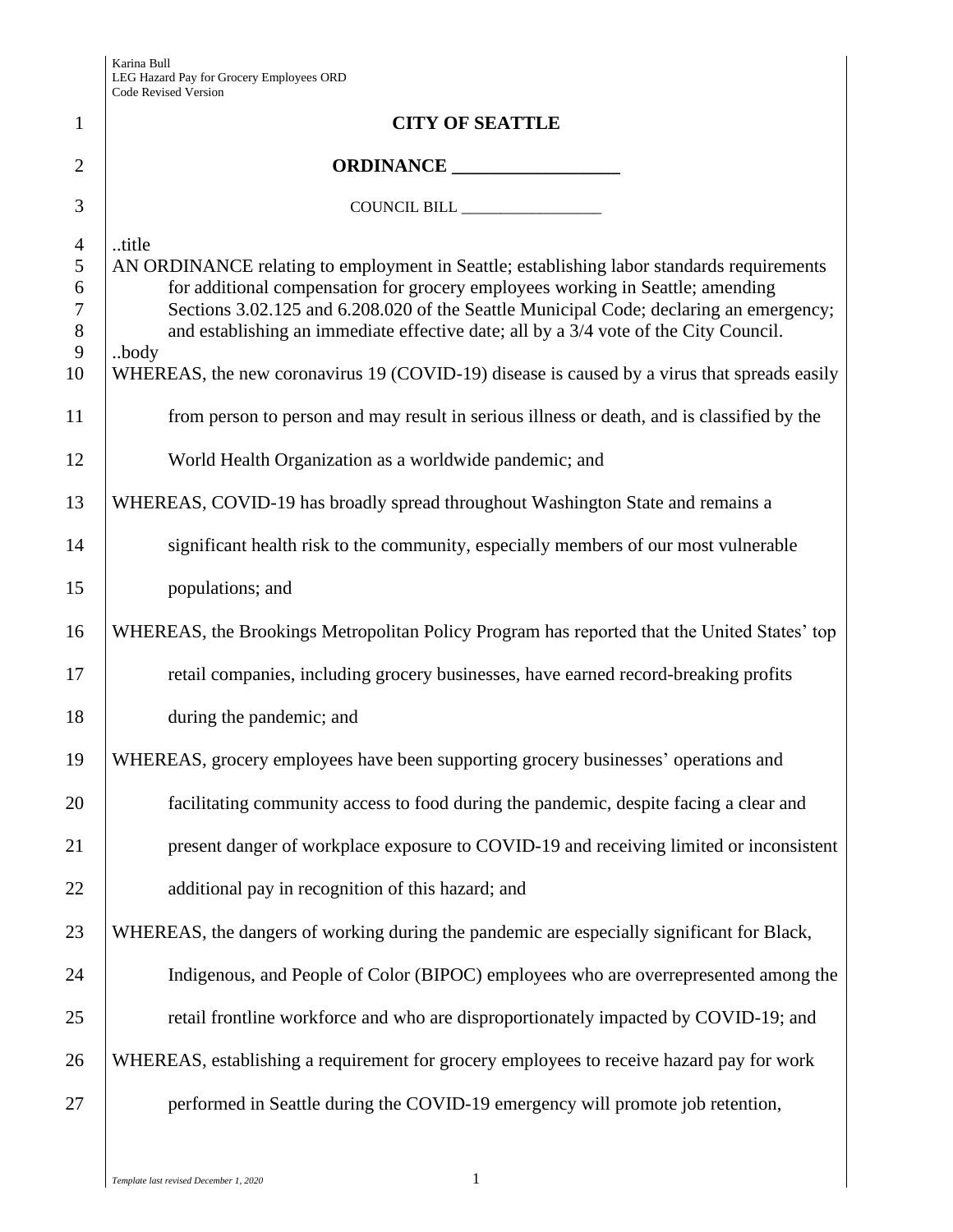| $\mathbf{1}$   | compensate them for the risks of working on the frontlines of a global pandemic, improve     |
|----------------|----------------------------------------------------------------------------------------------|
| $\overline{2}$ | their financial ability to access resources for protecting themselves and their families     |
| 3              | from catching or spreading the virus or coping with illness caused by the virus, and         |
| $\overline{4}$ | support the welfare of the greater community that depends on grocery employees for safe      |
| 5              | and reliable access to food; and                                                             |
| 6              | WHEREAS, the City Council (Council) intends to consider modifying or eliminating hazard pay  |
| 7              | requirements after four or months of implementation and review of the current health,        |
| $8\,$          | safety, and economic risks of frontline work during the COVID-19 emergency; and              |
| 9              | WHEREAS, the City encourages employers of essential frontline workers to help facilitate the |
| 10             | distribution of COVID-19 vaccines to their employees as vaccines become available; and       |
| 11             | WHEREAS, on June 15, 2020, the City Council (Council) passed emergency legislation,          |
| 12             | Ordinance 126094 (Premium Pay for Gig Workers Ordinance), requiring food delivery            |
| 13             | network companies to provide gig workers with premium pay, which is a form of hazard         |
| 14             | pay, to compensate them for the hazards of working during the COVID-19 emergency;            |
| 15             | and                                                                                          |
| 16             | WHEREAS, the Premium Pay for Gig Workers Ordinance went into effect upon the Mayor's         |
| 17             | signature on June 26, 2020; and                                                              |
| 18             | WHEREAS, recognizing the ongoing threat to frontline grocery employees, several California   |
| 19             | cities, including Berkeley, Long Beach, Los Angeles, and San Francisco, as well as Los       |
| 20             | Angeles County, have announced legislative efforts to require hazard pay of \$4 to \$5 per   |
| 21             | hour for grocery employees during the COVID-19 emergency, and more cities are                |
| 22             | expected to announce similar legislation in 2021; and                                        |
|                |                                                                                              |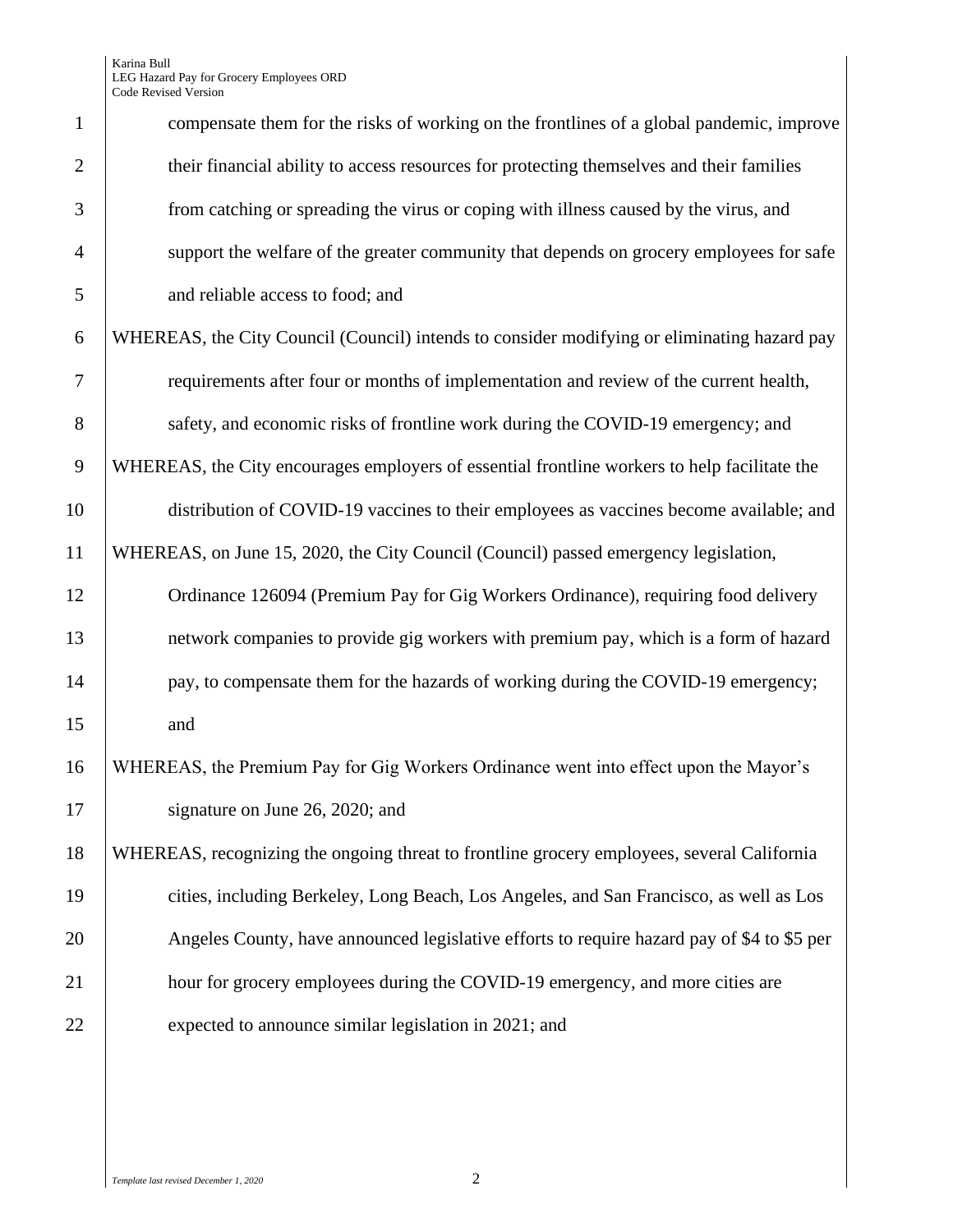WHEREAS, the City is a leader on wage, labor, and workforce practices that improve workers' lives, support economic security, and contribute to a fair, healthy, and vibrant economy; and

 WHEREAS, establishing a labor standard that requires hazard pay for grocery employees is a subject of vital and imminent concern to the community and requires appropriate action by the City Council; NOW, THEREFORE,

## **BE IT ORDAINED BY THE CITY OF SEATTLE AS FOLLOWS:**

8 Section 1. The City Council (Council) finds and declares that:

9 A. In the exercise of The City of Seattle's police powers, the City is granted authority to pass regulations designed to protect and promote public health, safety, and welfare.

11 B. This ordinance protects and promotes public health, safety, and welfare during the new 12 coronavirus 19 (COVID-19) emergency by requiring grocery businesses to provide hazard pay for grocery employees performing work in Seattle, thereby increasing retention of employees who provide essential services on the frontlines of a global pandemic and paying additional compensation to those employees for the hazards of working with significant exposure to an infectious disease.

 C. On January 30, 2020, the World Health Organization (WHO) declared that COVID-19 constituted a public health emergency of international concern, WHO's highest level of alarm.

 D. On February 29, 2020, Washington Governor Jay Inslee issued proclamation 20-05, proclaiming a state of emergency for all counties throughout the state of Washington in response to new cases of COVID-19, and directing state agencies to use all resources necessary to prepare 22 for and respond to the outbreak.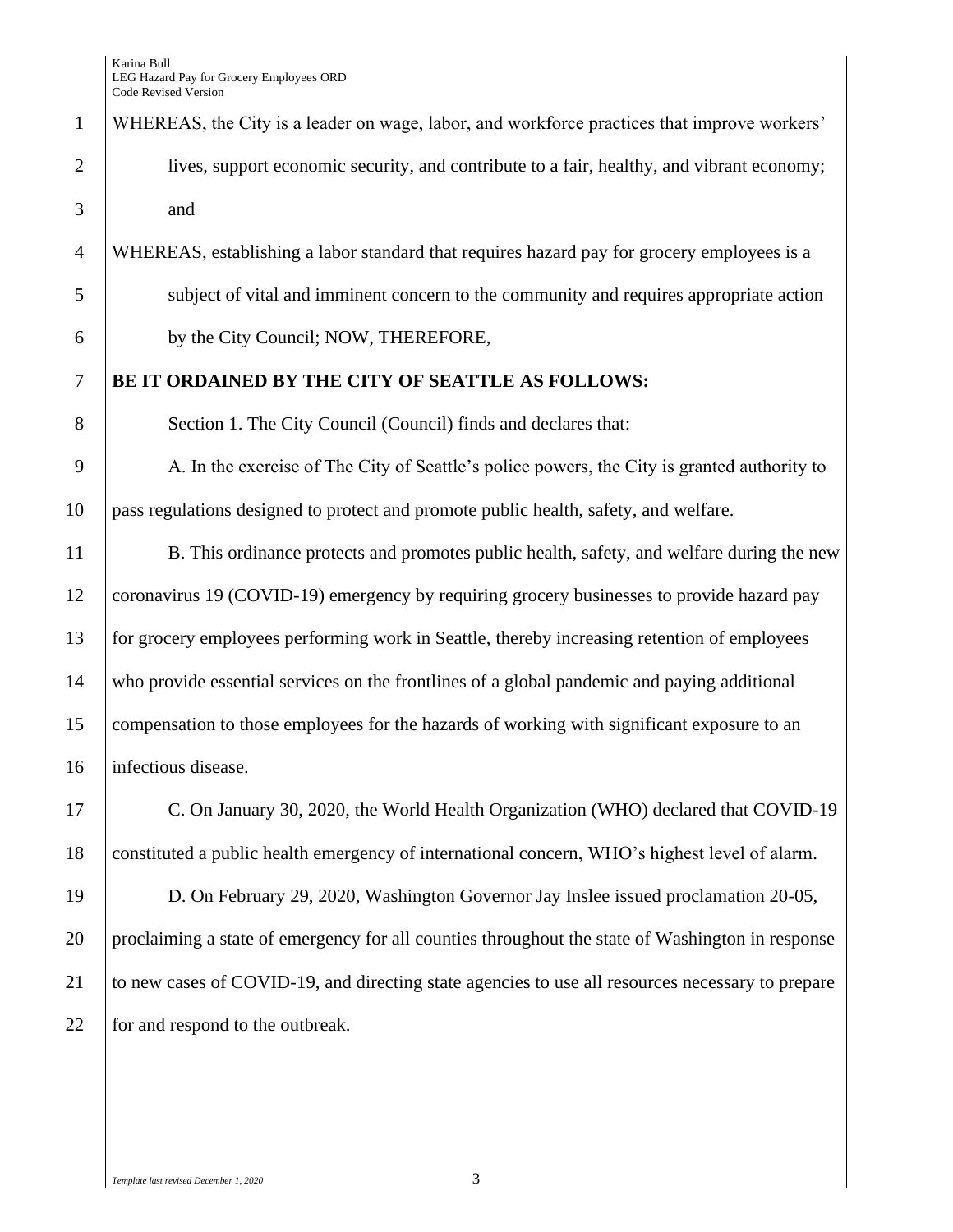E. On March 3, 2020, Mayor Jenny Durkan proclaimed a civil emergency in response to new cases of COVID-19, authorizing the Mayor to exercise the emergency powers necessary to take extraordinary measures to prevent death or injury of persons and to protect the public peace, safety and welfare, and alleviate damage, loss, hardship or suffering.

 F. On March 23, 2020, Washington Governor Jay Inslee issued Proclamation 20-25, a "Stay Home – Stay Healthy" order closing all non-essential workplaces, requiring people to stay home except to participate in essential activities or to provide essential business services, and banning all gatherings for social, spiritual, and recreational purposes. This order was extended through May 31, 2020. The "Stay Home – Stay Healthy" proclamation identified grocery employees as "Essential Critical Infrastructure Workers" performing work to protect communities and ensure continuity of functions critical to public health and safety, as well as 12 economic and national security.

 G. On May 4, 2020, Washington Governor Jay Inslee announced a "Safe Start" plan to start on June 1, 2020 to reopen Washington's economy in phases with adequate social distancing measures and health standards in place.

 H. On June 19, 2020, Washington State Secretary of Health John Wiesman approved King County to move to Phase 2 of the "Safe Start" plan.

 I. On June 26, 2020, Seattle Ordinance 126094 (Premium Pay for Gig Workers Ordinance), went into effect for gig workers working in Seattle for food delivery network 20 companies during the COVID-19 emergency. This emergency legislation requires food delivery network companies to provide gig workers with additional compensation, "premium pay," for 22 each online order that results in the gig worker making a work-related stop in Seattle. The premium pay, which is a form of hazard pay, compensates gig workers for the risks of working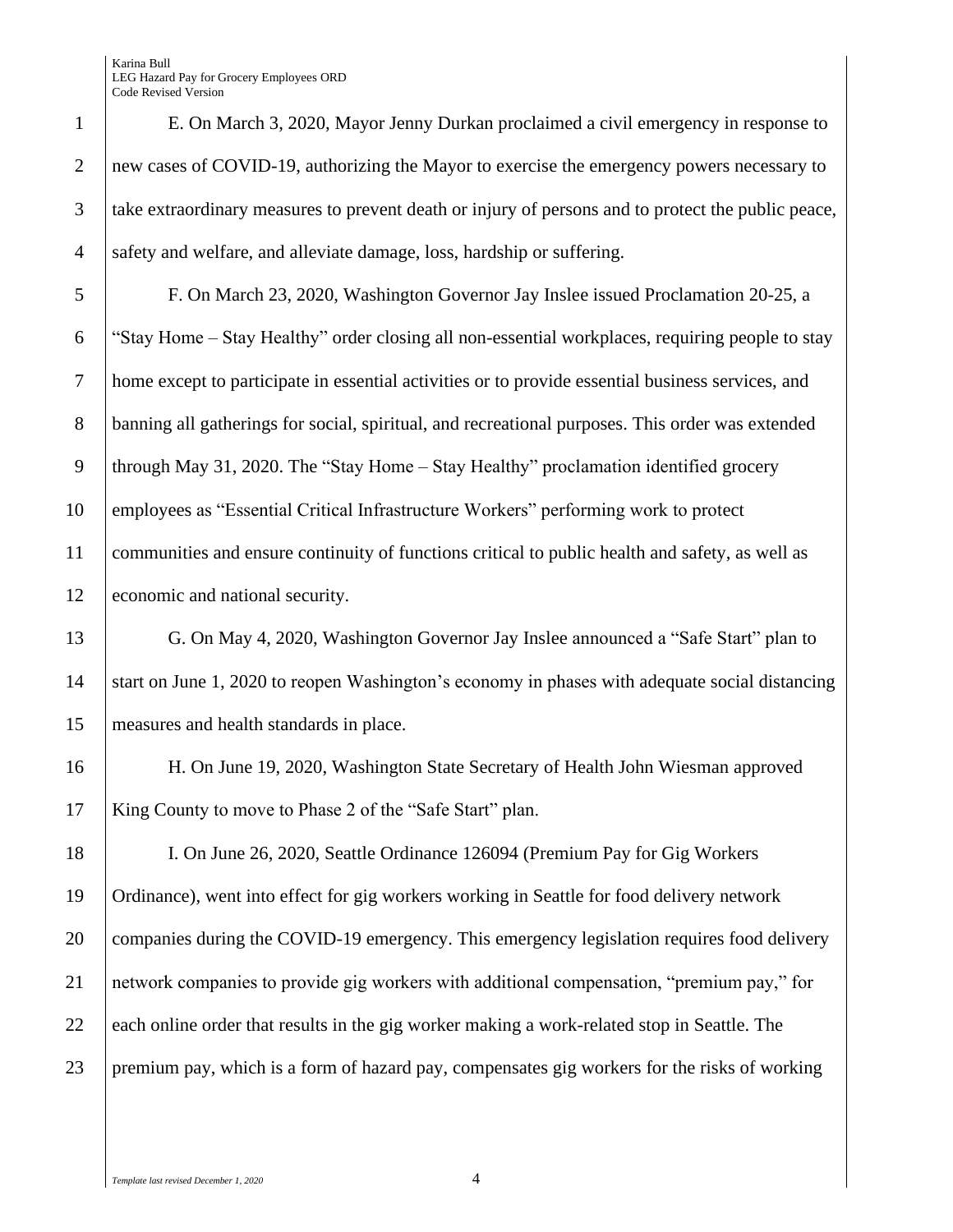taking preventative safety measures to protect themselves and others from spreading the virus. J. In October 2020, The British Medical Journal, *Occupational & Environmental Medicine*, reported that grocery employees face a serious risk of COVID-19 infection and associated psychological distress. A study of 104 grocery employees at a grocery store in Boston, Massachusetts found that 20 percent tested positive for COVID-19 despite 91 percent of employees reporting wearing a face mask at work and 77 percent of employees reporting wearing masks outside of work. The positive rate of infection among grocery employees was five times as likely for those who interacted with customers than for those who did not. Additionally, the study found that 76 percent of employees had no symptoms, suggesting that these employees could be an important reservoir of asymptomatic infection. Further, 24 of the 99 employees who filled out a related medical health questionnaire also reported experiencing anxiety, and eight employees were deemed depressed from their questionnaire answers.

14 K. In November 2020, the Brookings Metropolitan Policy Program reported that the profits of top retail companies, including grocery businesses, soared during the pandemic while their employees earned low wages and, with few exceptions, failed to receive consistent or meaningful additional compensation for performing life threatening work. The report found that the top retail companies in their analysis earned on average an extra \$16.7 billion in profit  $\vert$  compared to the previous year – a 40 percent increase. Frontline retail employees experienced little of this windfall, averaging a 10 percent pay increase on top of wages that were often too *low to meet a family's basic needs.*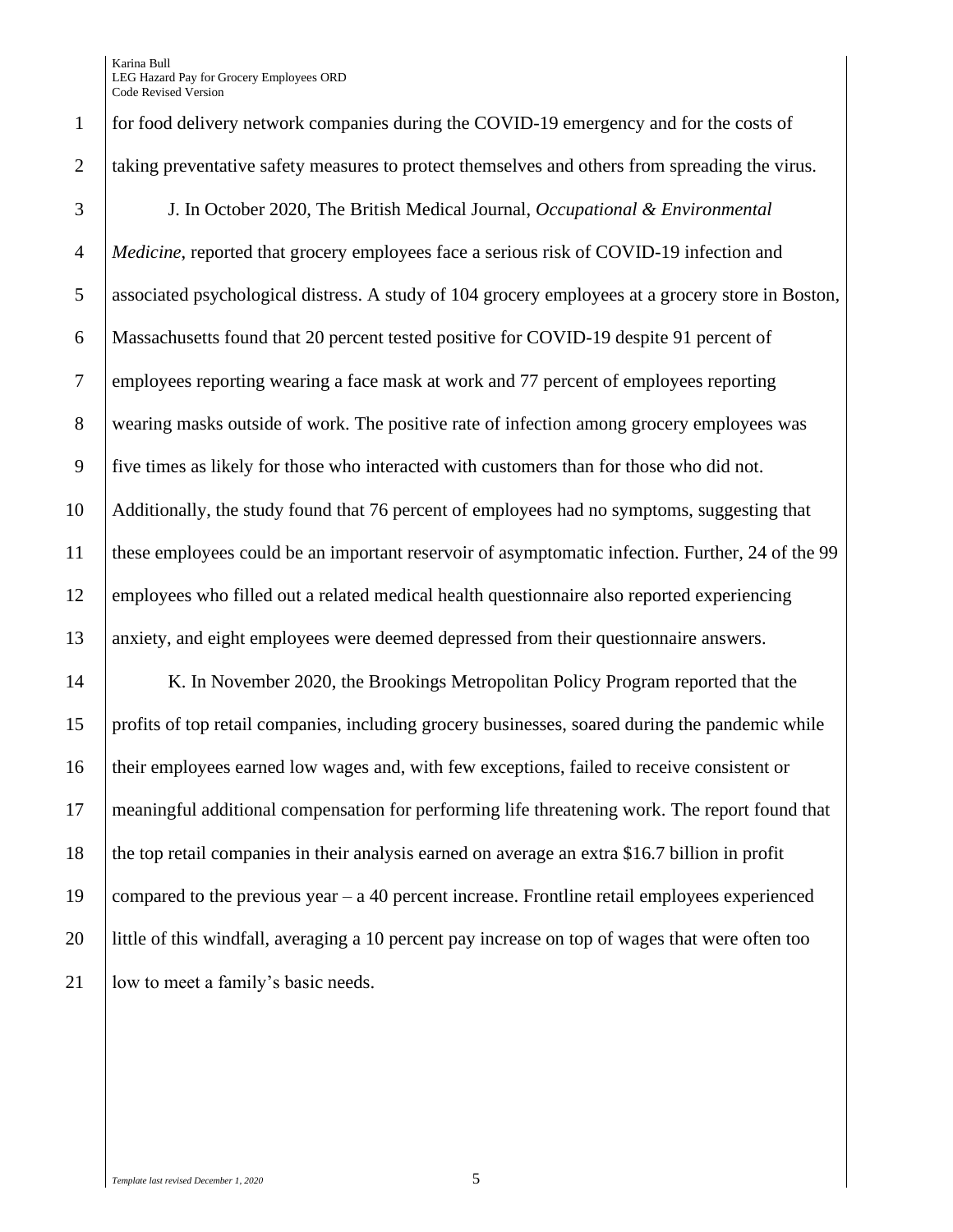L. On January 3, 2021, the Center for Disease Control (CDC) reported that multiple COVID-19 variants are circulating globally that appear to spread more easily and quickly than other variations.

 M. Studies show that a variant first detected in the United Kingdom (UK) in September 2020, known as B.1.1.7, is 50 to 70 percent more transmissible than the previously circulating form of the COVID-19 virus and is responsible for more than half of new infections in the UK. The B.1.1.7 variant is now prevalent in 40 countries, and cases in the United States have been 8 | identified in nine states: California, Colorado, Connecticut, Georgia, Florida, Minnesota, New York, Pennsylvania, and Texas.

 N. Studies show that a highly contagious COVID-19 variant first detected in South Africa 11 | may pose a risk to COVID antibody treatments.

 O. The Washington State Department of Health (DOH) reports that two vaccines are 13 authorized for emergency use by United States Food & Drug Administration. In December 2020, 14 the DOH published a COVID-19 vaccine estimated timeline beginning in December 2020 with a "Phase 1a" for high-risk health care workers in healthcare settings, high-risk first responders, **long term care facility residents, and continuing for other identified high-risk individuals through**  April 2021. The timeline stated that future phases would be announced for May through December 2021.

**P. Initially, DOH's COVID vaccine timeline indicated that all grocery employees would**  be eligible for vaccination in February 2021. A modified timeline, published in January 2021, clarified that only grocery employees 50 years or older would be eligible in February 2021 and grocery employees under 50 years would be eligible in April 2021.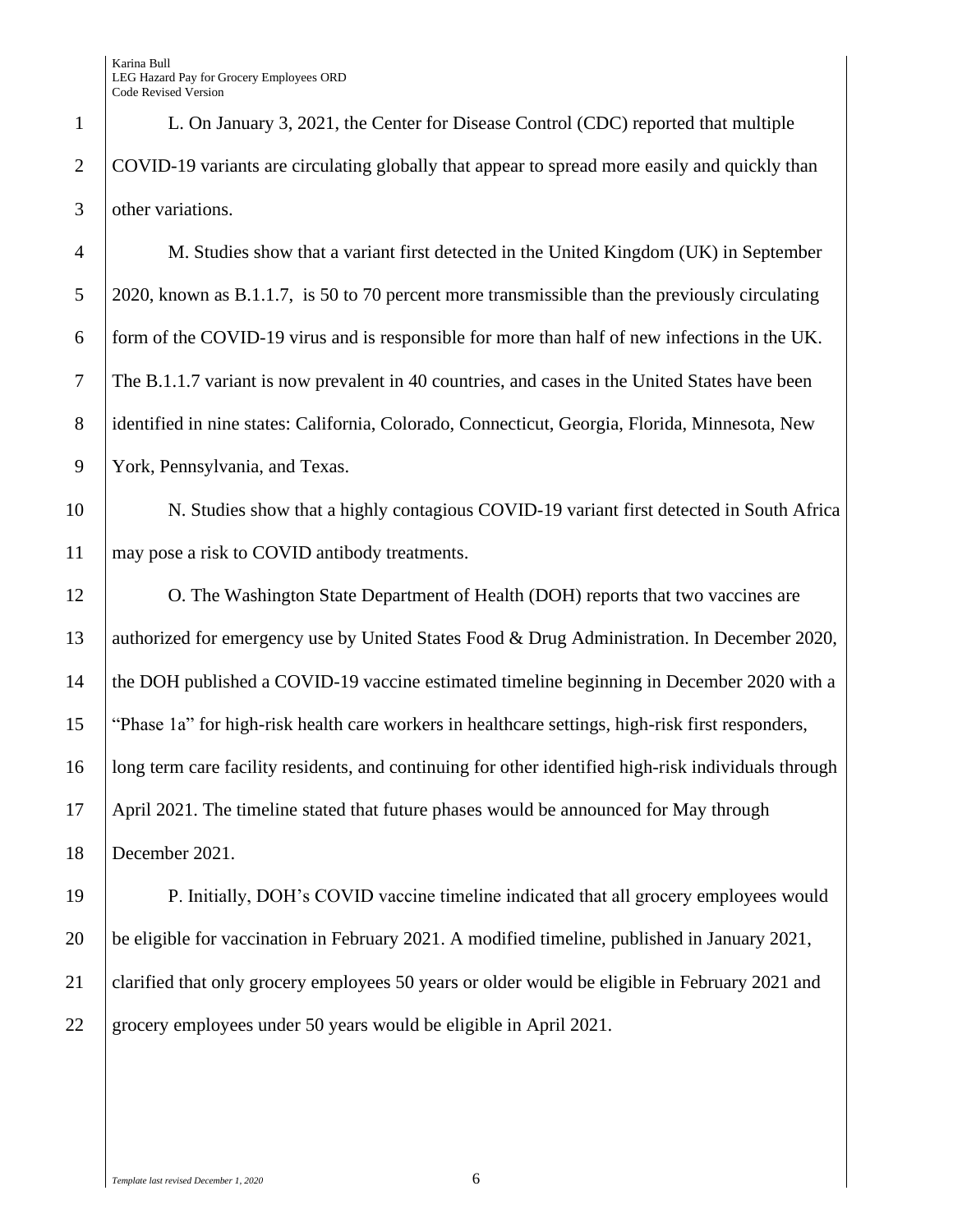1 Q. Across the country, states have widely varied in their administration of the vaccine 2 and logistical problems have put efforts to vaccinate the country behind schedule.

 R. As of January 11, 2021, the CDC reported that about nine million people received the first dose of the COVID vaccine, far short of the federal goal of administering the first dose for 5 at least 20 million people by the end of 2020. In Washington state, the DOH reported that only 6 one third of the  $624,975$  vaccine doses distributed to the state had been administered by this same date. Some of the gap for Washington state may be attributable to data lags and logistical issues in the federal partnership with clinics administering the vaccine.

9 S. On January 5, 2021, Governor Jay Inslee announced the "Healthy Washington-10 Roadmap to Recovery," a COVID-19 phased recovery plan beginning on January 11, 2021 that 11 starts with every region in Phase 1, prohibiting indoor gatherings with people outside the 12 household and limiting business activity. Regions may reopen when they meet certain metrics 13 around hospitalization and case data.

14 T. Dr. Jeff Duchin, Health Officer for Public Health – Seattle & King County, has stated 15 | that the target for COVID-19 activity is a downward trend of fewer than ten new cases for every 16 100,000 residents over a two-week period, which translates to about 16 cases or fewer per day  $17$  over 14 days.

18 U. On January 13, 2020, Public Health – Seattle & King County reported that the current 19 status in King County is 352 positive cases per 100,000 residents.

20 V. As of January 13, 2021, Public Health – Seattle & King County reported a total of 70,094 positive cases including 1,151 deaths. The Washington DOH reported a total of 281,202 positive cases including 3,838 deaths and the WHO reported a total of 90,759,370 cases including 1,963,169 deaths.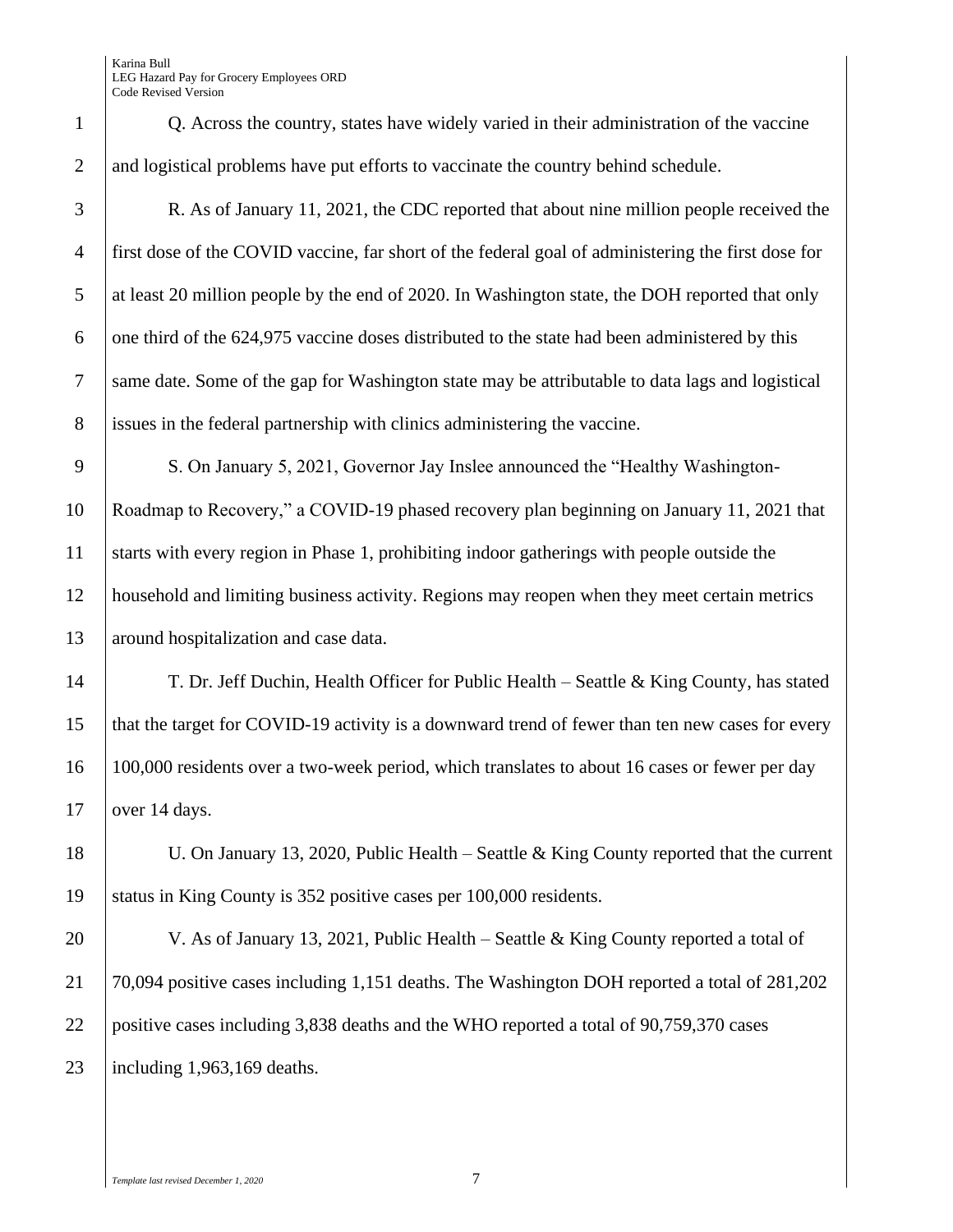1 W. Throughout the entirety of the COVID-19 emergency, grocery businesses have been 2 operating in Seattle and relying upon the work of grocery employees who are highly vulnerable 3 to health and safety risks.

 X. Grocery employees are essential workers performing services that are fundamental to 5 the economy and health of the community during the COVID-19 crisis. They face clear and present dangers at their jobs and continue to risk their lives and the health of their families to keep the community's food supply chain operating.

8 Y. Grocery employees cannot choose to work from home and must come to work to 9 perform their jobs, which can involve substantial interaction with customers and/or ventilation 10 systems that could potentially spread the virus. They are wearing masks, trying as much as 11 possible to social distance, performing safety protocols, and learning new skills to decrease 12 Transmission of the virus to protect themselves and the public.

**Z.** The risks of working during the pandemic are especially significant for BIPOC employees because they are overrepresented among the retail frontline workforce and are disproportionately impacted by COVID-19. Data shows that people of color are disproportionately experiencing hospitalization and dying of COVID-19.

17 AA. The CDC reports that Black and Indigenous people, followed by Pacific Islanders 18 and Latinx people, are disproportionately affected by COVID-19 due to long-standing inequities 19 in social determinants of health, including overrepresentation in jobs that require customer 20 contact such as grocery stores; lower incomes and barriers to wealth accumulation; lack of access 21 to quality healthcare and fair treatment in the healthcare system; difficulties in finding affordable 22 and quality housing; and inequities in access to high-quality education. The CDC reports that 23 these determinants may increase risk of COVID-19 exposure, illness, hospitalization, long-term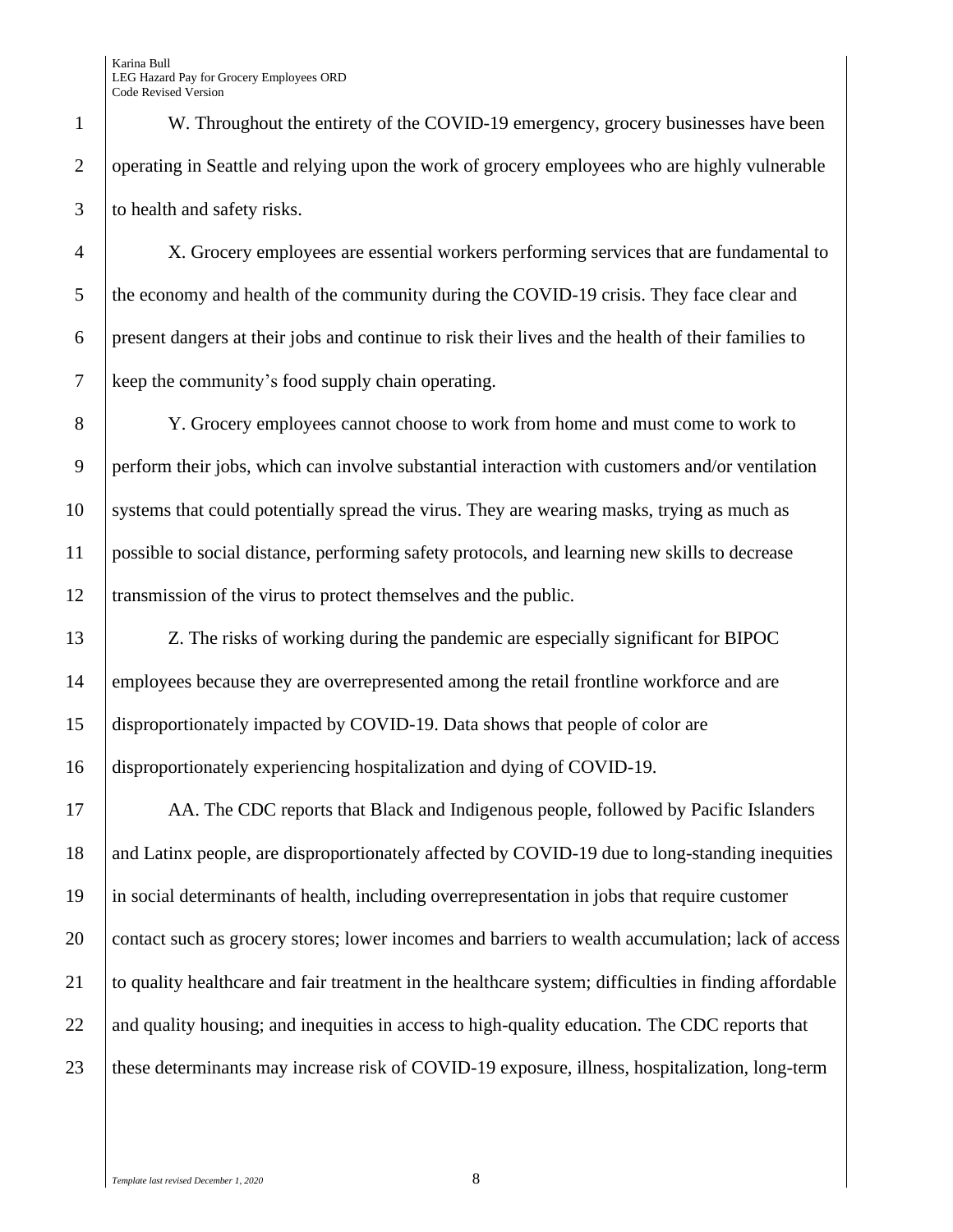health and social consequences, and death. To stop the spread of COVID-19, the CDC states that resources must be equitably available for everyone to maintain physical and mental health.

 BB. Science in the News (SITN), a graduate student group at the Harvard Graduate School of the Arts and Sciences, reports that it is more difficult for BIPOC communities to stay 5 safe during the pandemic and notes the importance of keeping these vulnerable populations in mind as the country slowly reopens the economy. SITN states that social distancing is a privilege that many people of color cannot afford because they work and reside in situations with higher 8 risk of exposure to the virus: people of color are more likely to live in densely populated areas; reside in multigenerational and multifamily households; and use public transportation.

 Furthermore, SITN reports that many inequalities that pre-dated the pandemic have worsened, including limited access for Black and Latinx communities to primary care physicians, medical facilities, and COVID testing.

 CC. Grocery businesses are profiting during the pandemic from the labor of employees who are working under dangerous conditions.

 DD. Hazard pay, paid in addition to regular wages, is an established type of additional compensation for employees performing hazardous duties or work involving physical hardship 17 | that can cause extreme physical discomfort and distress.

 EE. Grocery employees working during the COVID-19 emergency merit hazard pay because they are performing hazardous duty or work involving physical hardship that can cause extreme physical discomfort and distress due to the significant risk of exposure to the COVID-19 virus.

 FF. Grocery employees have been working under hazardous conditions month after 23 month. They are working in these hazardous conditions now and will continue to face safety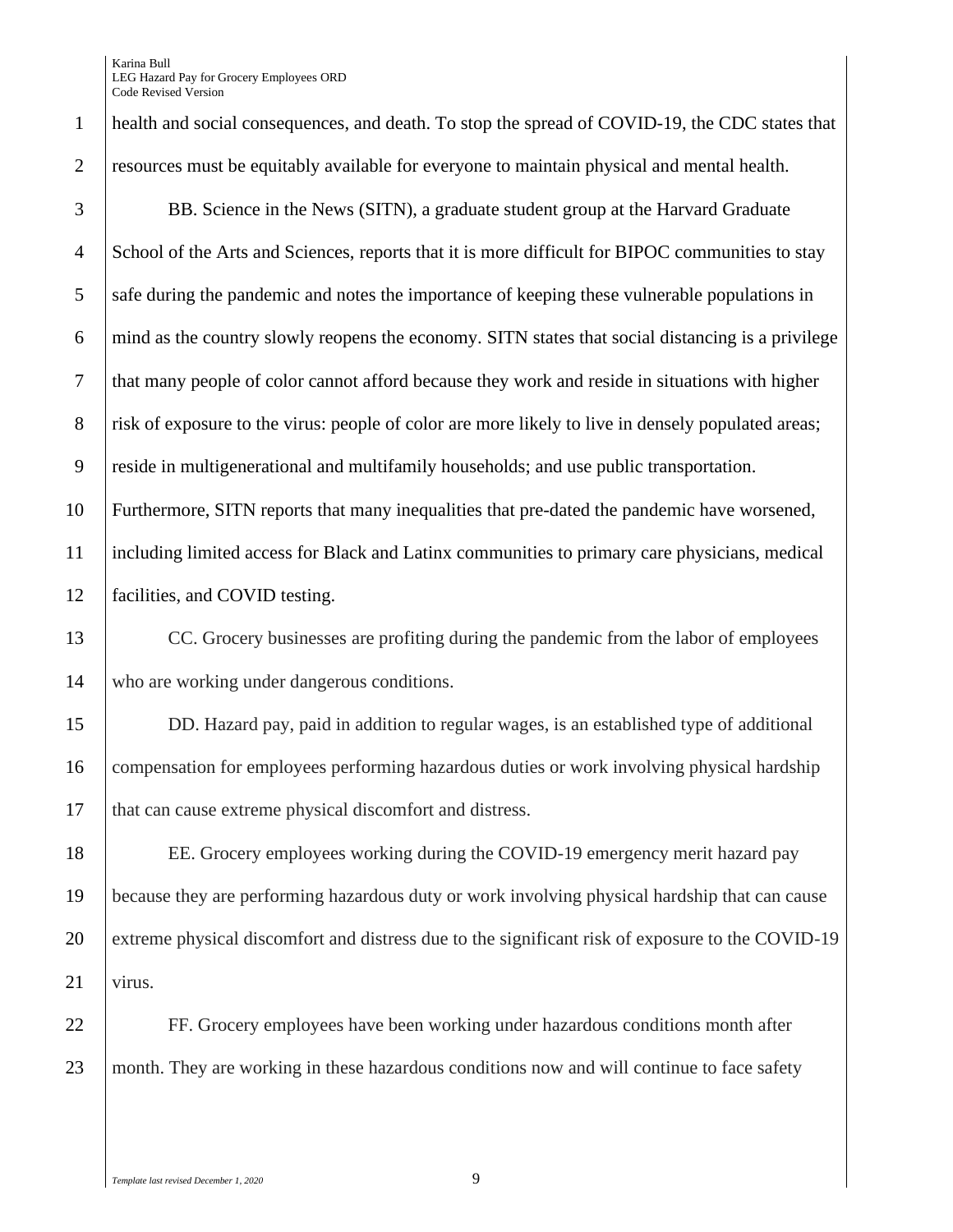risks as the virus presents an ongoing threat, including the threat of more contagious variants, for 2 an uncertain period. In the best-case scenario, grocery employees can expect to be vaccinated from the virus within four months. However, state and national delays in vaccination efforts suggest the potential for a longer timeline. In the meantime, the crisis of the pandemic continues unabated and presents extreme risks for grocery employees.

 GG. Ensuring that grocery employees are compensated for the substantial risks of working during the COVID-19 emergency promotes retention of these vital workers. Retention 8 of grocery employees is fundamental to protecting the health of the community as these employees directly support public purchase of groceries and facilitate community access to food.

 HH. This ordinance is immediately necessary in response to the COVID-19 emergency because the health threats that grocery employees face are as significant now as when this crisis began and are growing exponentially as community transmission is already surging, COVID-19 variants may further increase transmission of the virus and reduce therapeutic treatments, and vaccinations are destined for a gradual roll-out that could take four months or more for grocery employees and much longer for the general public. This is a rapidly evolving situation, with disproportionate risks and adverse impacts for BIPOC communities, that must be addressed 17 | without delay.

 II. Grocery employees are necessary to protect the public health because their work sustains access to groceries; hazard pay is one step to recognize the dangers facing these 20 employees as they support our community, encourage them to continue their vital work, and provide them with additional financial resources.

**JULT** 3. An immediate requirement to provide grocery employees with hazard pay promotes 23 retention of essential workers, improves the financial ability of grocery employees to access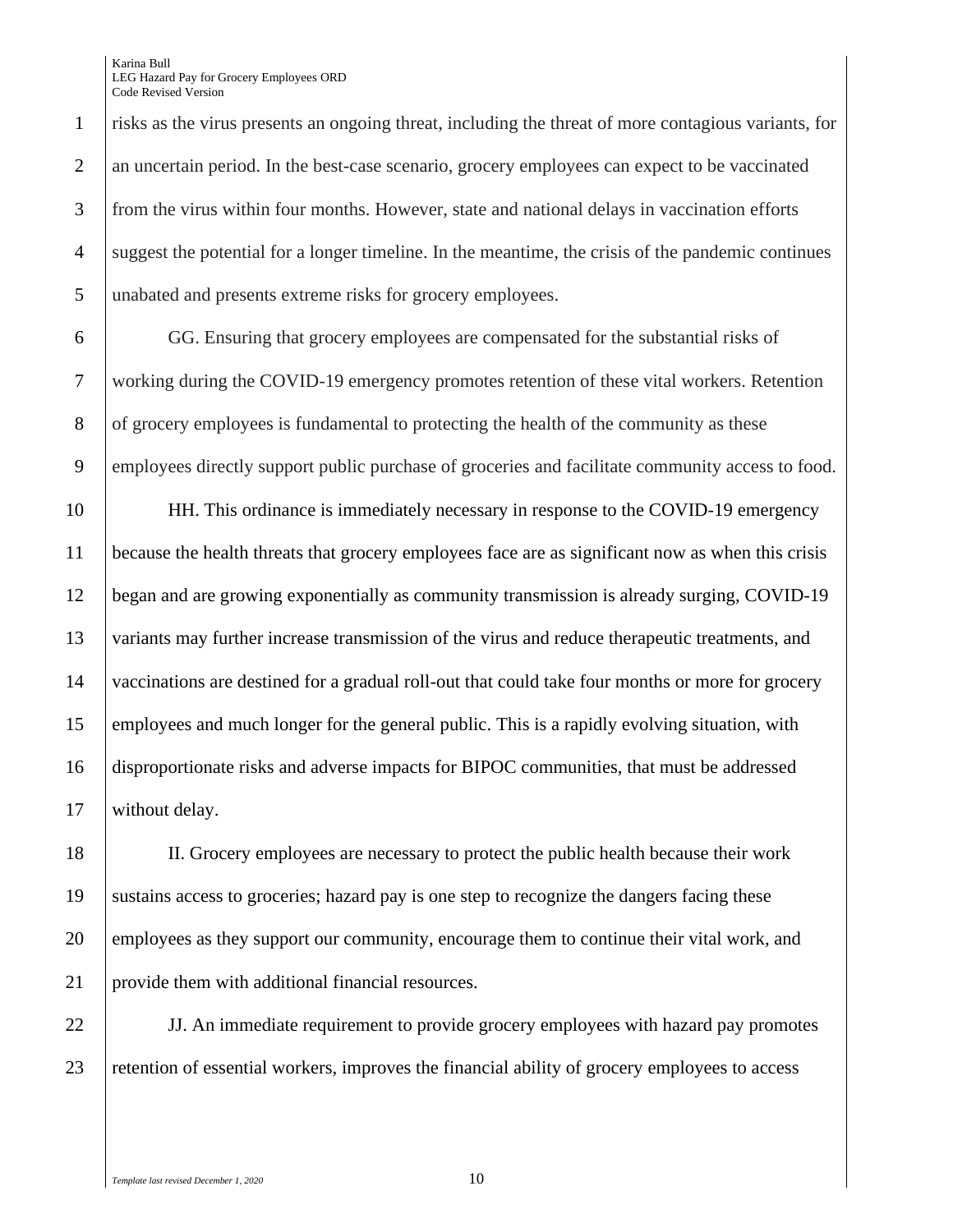|                | Code Revised Version                                                                              |
|----------------|---------------------------------------------------------------------------------------------------|
| $\mathbf{1}$   | resources they need to stay safe and healthy, and ultimately supports the greater community that  |
| $\mathbf{2}$   | depends on grocery employees for consistent, safe and reliable access to food.                    |
| 3              | Section 2. As the substantive effects of this ordinance are not permanent, this ordinance is      |
| 4              | not intended to be codified. Section numbers are for ease of reference within this ordinance, and |
| 5              | section and subsection references refer to numbers in this ordinance unless stated otherwise.     |
| 6              | <b>HAZARD PAY FOR GROCERY EMPLOYEES</b>                                                           |
| 7              | 100.005 Short title                                                                               |
| $8\,$          | This ordinance shall constitute the "Hazard Pay for Grocery Employees Ordinance" and may be       |
| 9              | cited as such.                                                                                    |
| $\overline{0}$ | 100.010 Definitions                                                                               |
| $\mathbf{1}$   | For purposes of this ordinance:                                                                   |
| $\mathbf{2}$   | "Adverse action" means reducing compensation, garnishing gratuities, denying a job or             |
| 3              | promotion, demoting, terminating, failing to rehire after a seasonal interruption of work,        |
| $\overline{4}$ | threatening, penalizing, retaliating, engaging in unfair immigration-related practices, filing a  |
| 5              | false report with a government agency, or otherwise discriminating against any person for any     |
| 6              | reason prohibited by Section 100.050. "Adverse action" for an employee may involve any aspect     |
| 7              | of employment, including compensation, work hours, responsibilities, or other material change     |
| 8              | in the terms and conditions of employment. "Adverse action" also encompasses any action by        |
| 9              | the employer or a person acting on the employer's behalf that would dissuade a reasonable         |
| $\overline{0}$ | person from exercising any right afforded by this ordinance.                                      |
| $\overline{1}$ | "Agency" means the Office of Labor Standards and any division therein.                            |
| $\overline{2}$ | "Aggrieved party" means an employee or other person who suffers tangible or intangible            |
| $\frac{1}{3}$  | harm due to an employer or other person's violation of this ordinance.                            |

# **HAZARD PAY FOR GROCERY EMPLOYEES**

# **100.005 Short title**

# **100.010 Definitions**

22 | "Aggrieved party" means an employee or other person who suffers tangible or intangible harm due to an employer or other person's violation of this ordinance.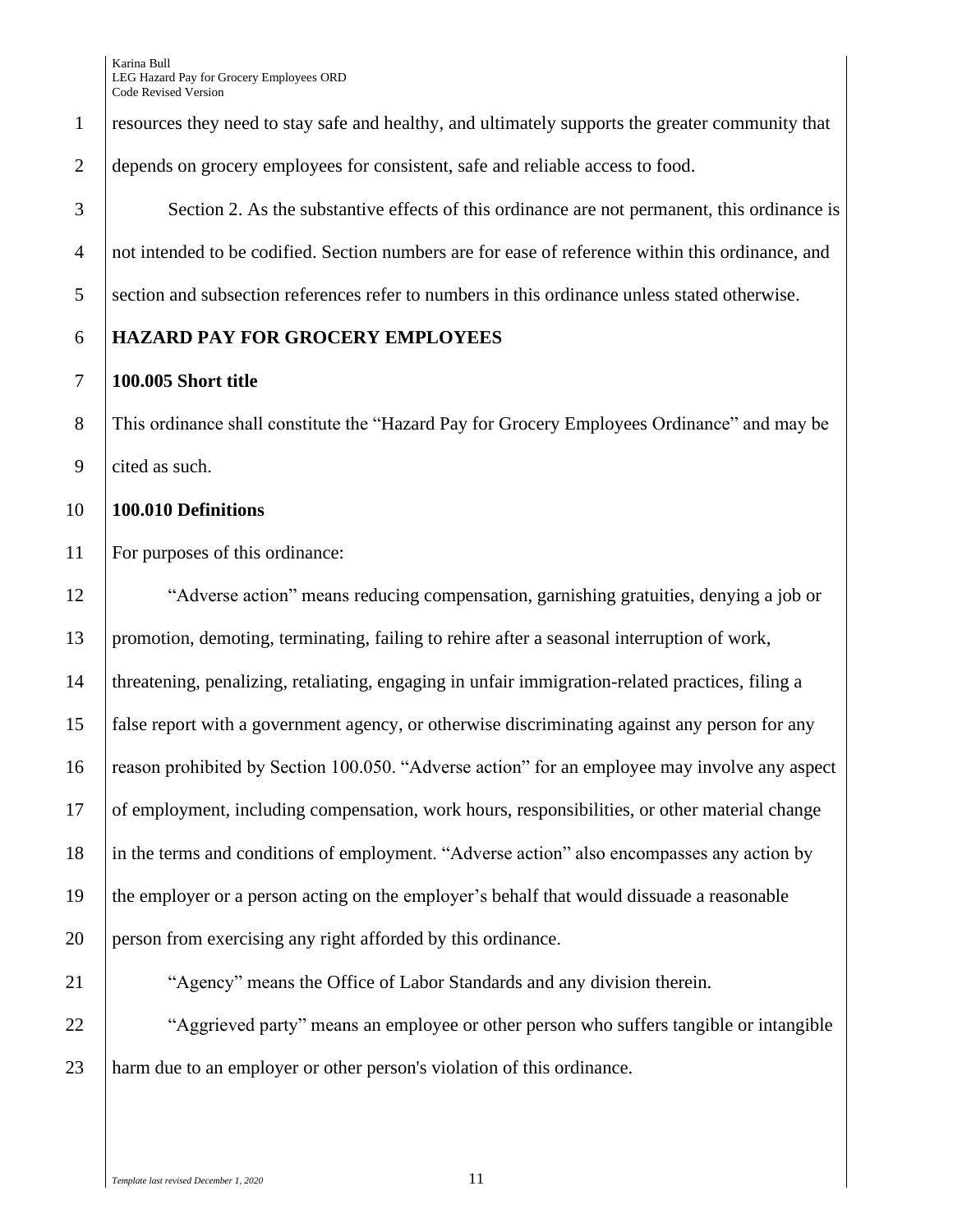1 "City" means The City of Seattle.

 "Compensation" means the payment owed to an employee by reason of employment, including but not limited to, salaries, wages, tips, service charge distributions, overtime, commissions, piece rate, bonuses, rest breaks, promised or legislatively required pay or paid leave, and reimbursement for employer expenses.

 "Director" means the Director of the Office of Labor Standards or the Director's designee.

 "Director rules" means: (1) rules the Director or Agency may promulgate pursuant to 9 Subsection 100.060.B or 100.060.C; or (2) other rules that the Director identifies, by means of an Agency Q&A, previously promulgated pursuant to authority in Seattle Municipal Code Title 14. Rules the Director identifies by means of an Agency Q&A shall have the force and effect of law 12 and may be relied on by employers, employees, and other parties to determine their rights and responsibilities under this ordinance.

14 | "Employ" means to suffer or permit to work;

 "Employee" means "employee" as defined under Seattle Municipal Code Section 12A.28.200, including but not limited to full-time employees, part-time employees, and temporary workers. An alleged employer bears the burden of proof that the individual is, as a matter of economic reality, in business for oneself (i.e., an independent contractor) rather than dependent upon the alleged employer.

20 The "Employer" means any individual, partnership, association, corporation, business trust, or any entity, person or group of persons, or a successor thereof, that employs another person and 22 includes any such entity or person acting directly or indirectly in the interest of the employer in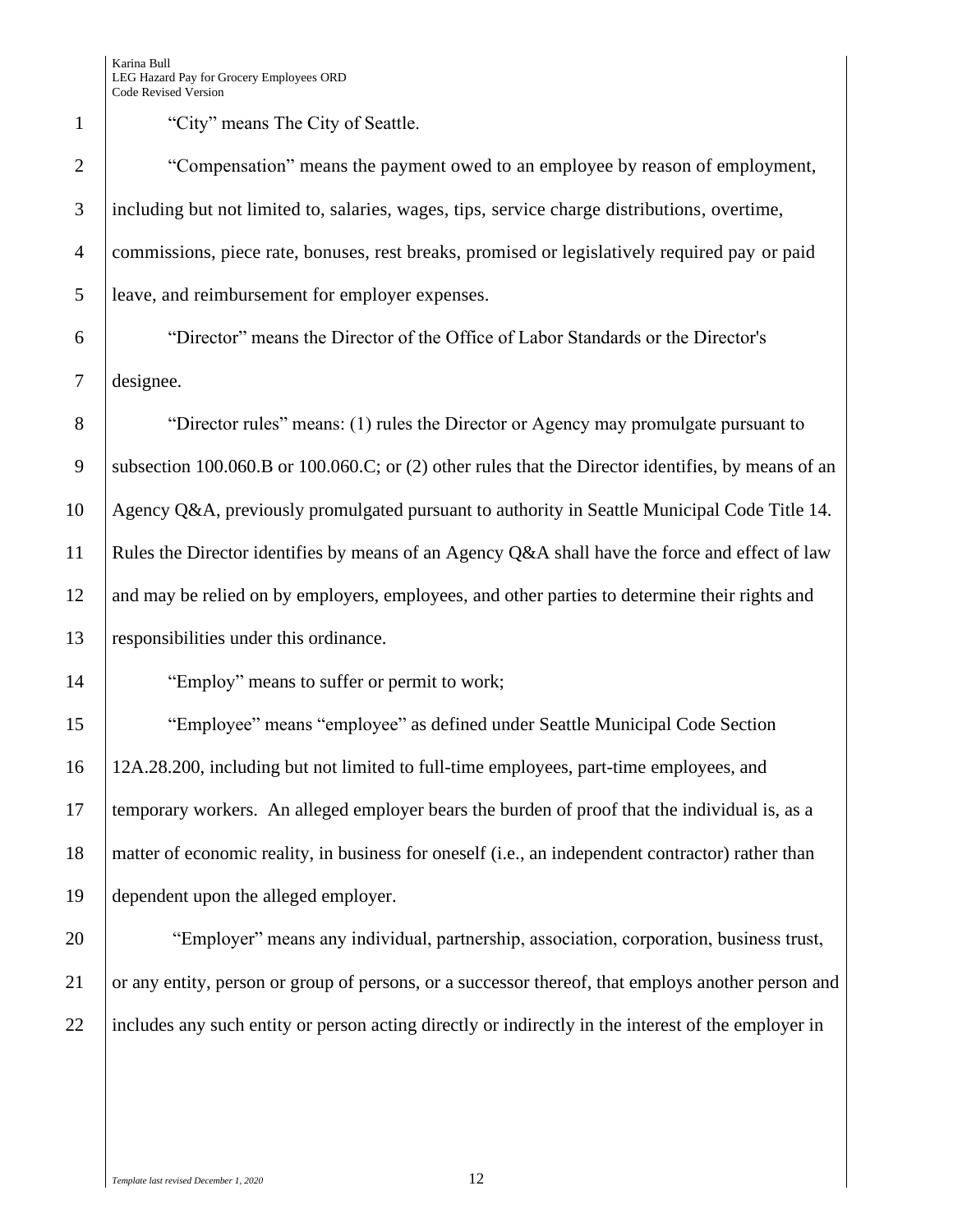| $\mathbf{1}$   | relation to the employee. More than one entity may be the "employer" if employment by one         |
|----------------|---------------------------------------------------------------------------------------------------|
| $\overline{2}$ | employer is not completely disassociated from employment by any other employer.                   |
| 3              | "Franchise" means an agreement by which:                                                          |
| $\overline{4}$ | 1. A person is granted the right to engage in the business of offering, selling, or               |
| 5              | distributing goods or services under a marketing plan prescribed or suggested in substantial      |
| 6              | part by the grantor or its affiliate;                                                             |
| 7              | 2. The operation of the business is substantially associated with a trademark,                    |
| 8              | service mark, trade name, advertising, or other commercial symbol; designated, owned by, or       |
| 9              | licensed by the grantor or its affiliate; and                                                     |
| 10             | 3. The person pays, agrees to pay, or is required to pay, directly or indirectly, a               |
| 11             | franchise fee.                                                                                    |
| 12             | "Franchisee" means a person to whom a franchise is offered or granted.                            |
| 13             | "Franchisor" means a person who grants a franchise to another person.                             |
| 14             | "Front pay" means the compensation the employee would earn or would have earned if                |
| 15             | reinstated to the employee's former position.                                                     |
| 16             | "Grocery business" means a retail store operating in Seattle that is either:                      |
| 17             | 1. Over 10,000 square feet in size and that is primarily engaged in retailing                     |
| 18             | groceries for offsite consumption, including but not limited to the sale of fresh produce, meats, |
| 19             | poultry, fish, deli products, dairy products, canned and frozen foods, dry foods, beverages,      |
| 20             | baked foods, and/or prepared foods. Other household supplies or other products shall be           |
| 21             | secondary to the primary purpose of groceries sales; or                                           |
| 22             | 2. Over 85,000 square feet and with 30 percent or more of its sales floor area                    |
| 23             | dedicated to sale of groceries, including but not limited to the sale of fresh produce, meats,    |
|                |                                                                                                   |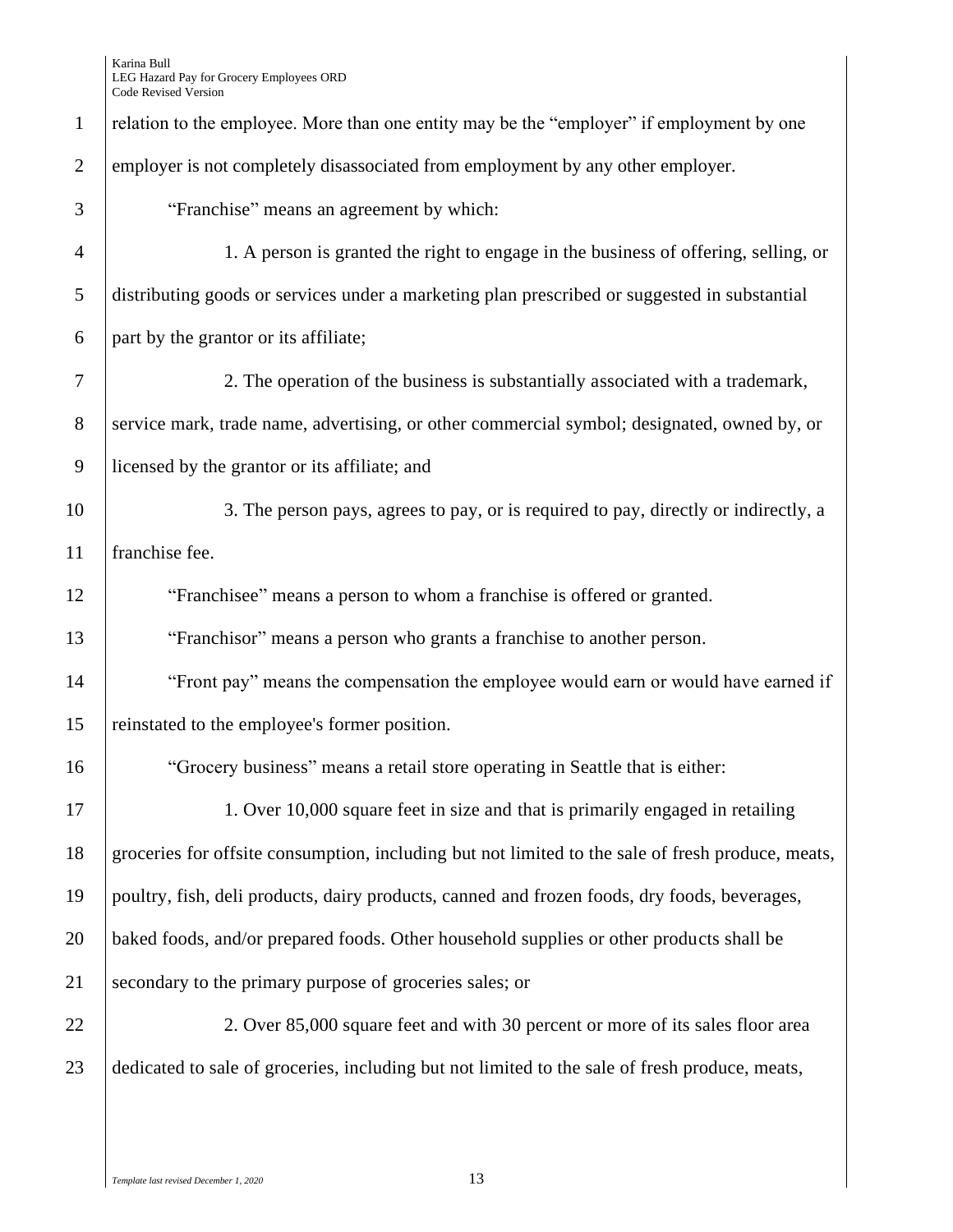poultry, fish, deli products, dairy products, canned and frozen foods, dry foods, beverages, 2 baked foods, and/or prepared foods.

 "Grocery business" does not include convenience stores or food marts primarily engaged in retailing a limited line of goods that generally includes milk, bread, soda, and snacks. "Grocery business" also does not include farmers' markets as defined by the City's Multi- Departmental Administrative Rule 09-01 for the Farmers Markets Pilot Program or its successor rule.

8 "Grocery employee" means an employee covered by this ordinance.

 "Hazard pay" means additional compensation owed to an employee on top of the employee's other compensation, including but not limited to salaries, wages, tips, service charge distributions, overtime, commissions, piece rate, bonuses, rest breaks, promised or legislatively required pay or paid leave, and reimbursement for employer expenses. For the purposes of compensating an employee for paid sick and paid safe time under Seattle Municipal Code Chapter 14.16, hazard pay is considered a premium rate and is not included in 15 the employee's normal hourly compensation.

 "Primary language" means the language in which the employee feels most comfortable communicating.

**The State of inflation** means 100 percent of the annual average growth rate of the bi- monthly Seattle-Tacoma-Bellevue Area Consumer Price Index for Urban Wage Earners and Clerical Workers, termed CPI-W, for the 12-month period ending in August, provided that the percentage increase shall not be less than zero.

**Wesh** "Respondent" means an employer or any person who is alleged or found to have 23 committed a violation of this ordinance.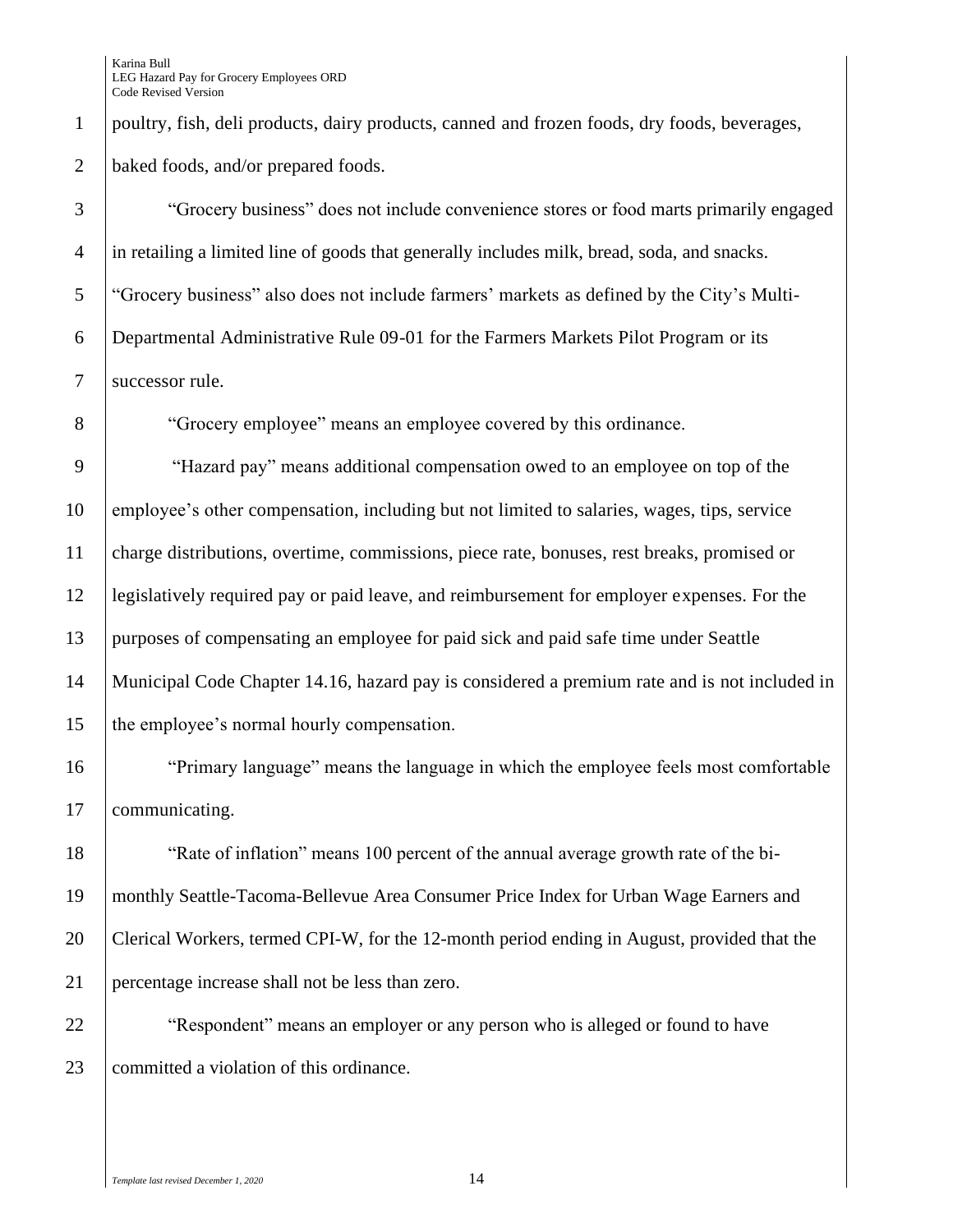### Karina Bull LEG Hazard Pay for Grocery Employees ORD

Code Revised Version "Successor" means any person to whom an employer quitting, selling out, exchanging, or disposing of a business sells or otherwise conveys in bulk and not in the ordinary course of the employer's business, a major part of the property, whether real or personal, tangible or intangible, of the employer's business. For purposes of this definition, "person" means an individual, receiver, administrator, executor, assignee, trustee in bankruptcy, trust, estate, firm, corporation, business trust, partnership, limited liability partnership, company, joint stock company, limited liability company, association, joint venture, or any other legal or commercial entity. 9 Tips" means a verifiable sum to be presented by a customer as a gift or gratuity in recognition of some service performed for the customer by the employee receiving the tip. "Written" or "writing" means a printed or printable communication in physical or electronic format, including but not limited to a communication that is transmitted through email, text message, or a computer or mobile system, or that is otherwise sent and maintained 14 electronically. **100.015 Employee coverage** For the purposes of this ordinance: 17 A. Covered employees are limited to those who perform work for a covered employer at 18 a retail location in Seattle. 19 B. Time spent by an employee in Seattle solely for the purpose of travelling through 20 Seattle from a point of origin outside Seattle to a destination outside Seattle, with no employment-related or commercial stops in Seattle except for refueling or the employee's

personal meals or errands, is not covered by this ordinance.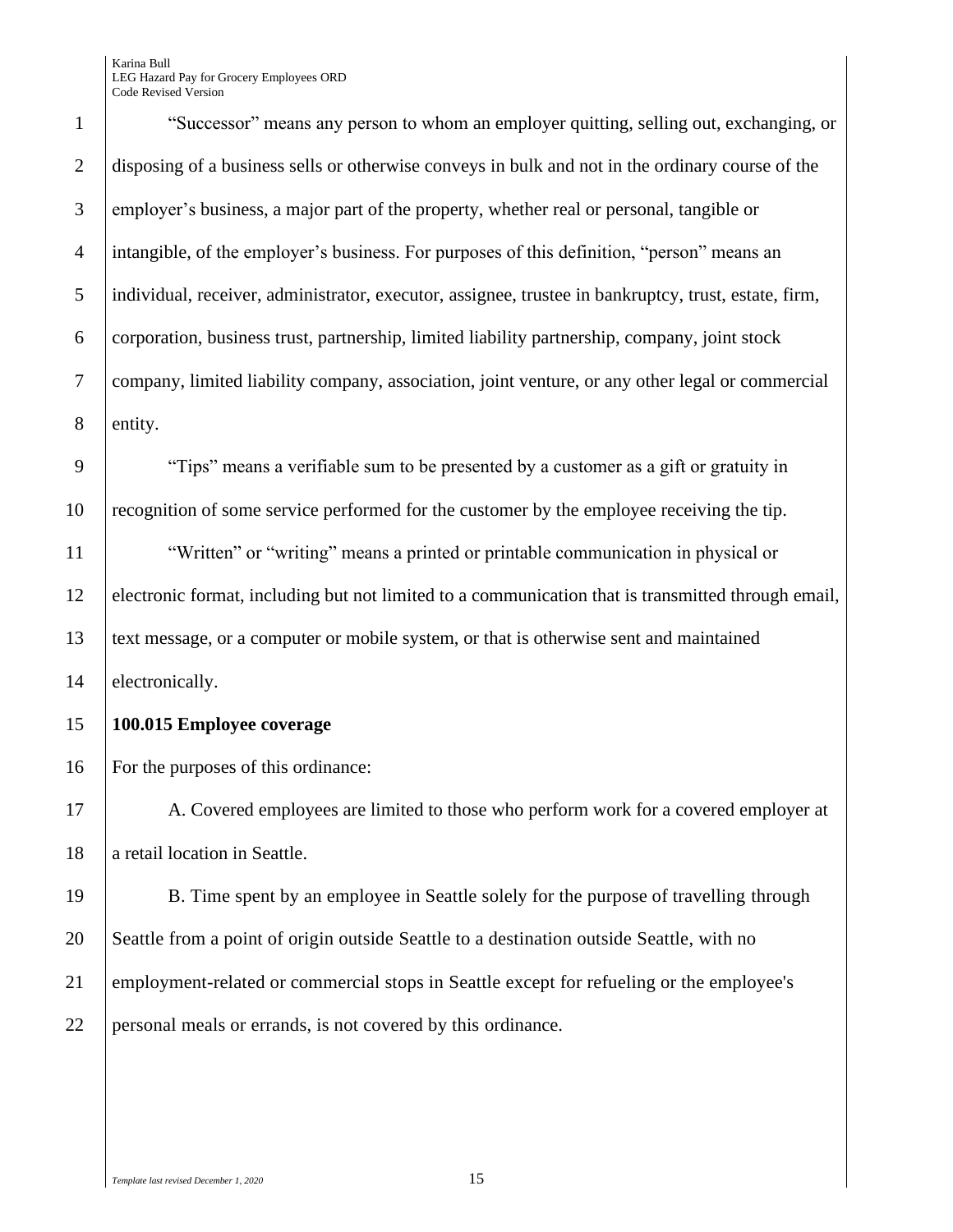1 C. Employees who are gig workers under Ordinance 126094 are not covered employees 2 under this ordinance. Employers must pay all compensation owed to such gig workers in 3 accordance with their obligations under Ordinance 126094.

4 **100.020 Employer coverage**

 A. For the purposes of this ordinance, covered employers are limited to grocery businesses that employ 500 or more employees worldwide regardless of where those employees are employed, including but not limited to chains, integrated enterprises, or franchises associated 8 with a franchisor or network of franchises that employ 500 or more employees in aggregate.

9 B. To determine the number of employees for the current calendar year:

10 1. The calculation is based upon the average number per calendar week of employees who worked for compensation during the preceding calendar year for any and all weeks during which at least one employee worked for compensation. For employers that did not have any employees during the preceding calendar year, the number of employees(s) for the current calendar year is calculated based upon the average number per calendar week of employees who worked for compensation during the first 90 calendar days of the current year in which the employer engaged in business.

17 2. All employees who worked for compensation shall be counted, including but 18 | not limited to:

19 a. Employees who are not covered by this ordinance; 20 b. Employees who worked in Seattle; 21 **c. Employees who worked outside Seattle; and**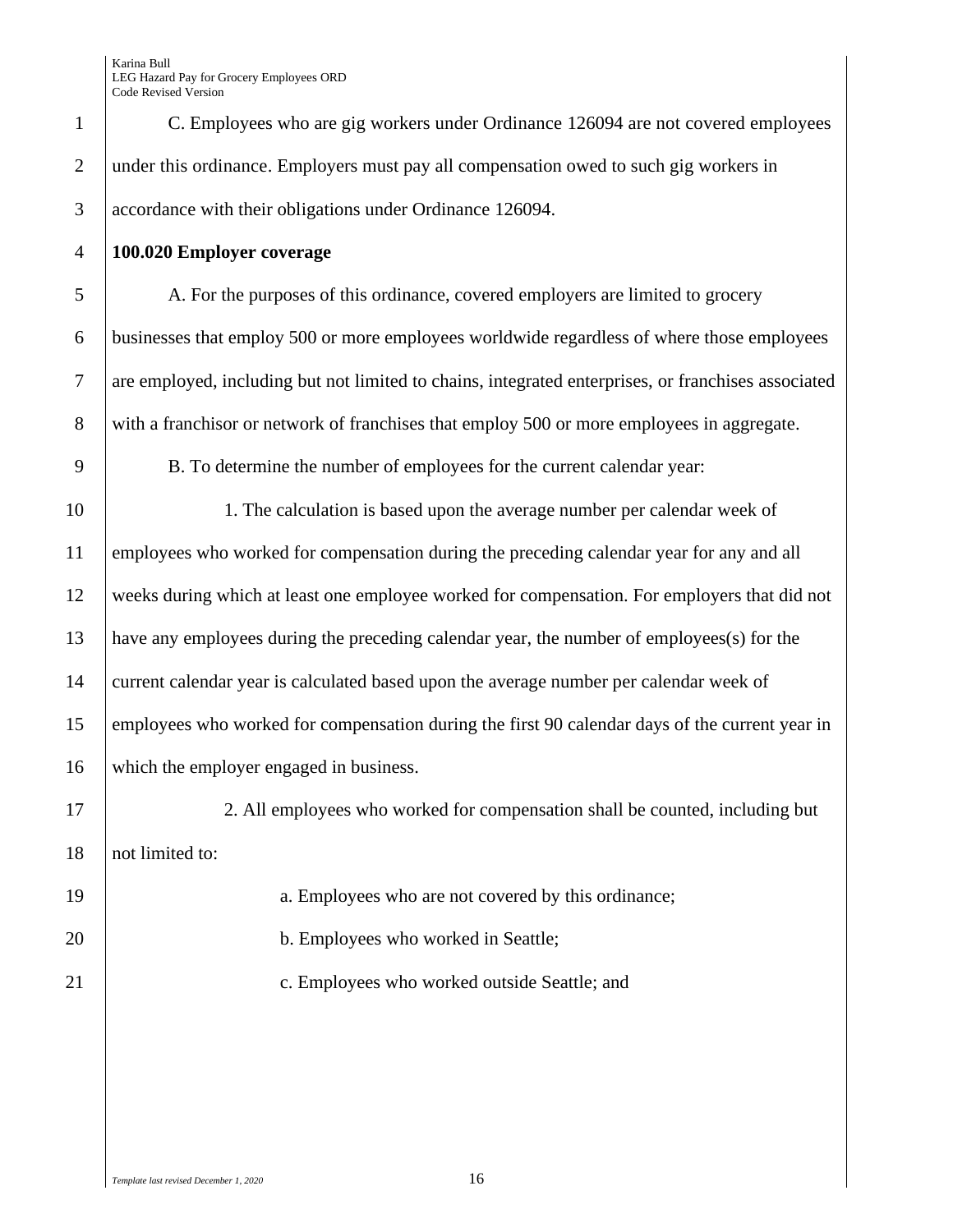| $\mathbf{1}$   | d. Employees who worked in full-time employment, part-time                                              |
|----------------|---------------------------------------------------------------------------------------------------------|
| $\overline{2}$ | employment, joint employment, temporary employment, or through the services of a temporary              |
| 3              | services or staffing agency or similar entity.                                                          |
| 4              | C. Separate entities that form an integrated enterprise shall be considered a single                    |
| 5              | employer under this ordinance. Separate entities will be considered an integrated enterprise and a      |
| 6              | single employer under this ordinance where a separate entity controls the operation of another          |
| $\overline{7}$ | entity. The factors to consider in making this assessment may include, but are not limited to:          |
| 8              | 1. Degree of interrelation between the operations of multiple entities;                                 |
| 9              | 2. Degree to which the entities share common management;                                                |
| 10             | 3. Centralized control of labor relations;                                                              |
| 11             | 4. Degree of common ownership or financial control over the entities; and                               |
| 12             | 5. Use of a common brand, trade, business, or operating name.                                           |
| 13             | D. The Agency is authorized to make a reasonable inference as to whether an employer                    |
| 14             | meets the definition of "grocery business" under Section 100.010, and an alleged employer bears         |
| 15             | the burden of proof to show that the employer is not a "grocery business" as defined in Section         |
| 16             | 100.010.                                                                                                |
| 17             | E. When determining whether an employer is "primarily engaged in retailing groceries"                   |
| 18             | according to the definition of "grocery business" under Section 100.010, the Agency may                 |
| 19             | consider any number of factors, including but not limited to the following examples: grocery            |
| 20             | sales as a percentage of the retail store's overall sales; sales floor area dedicated to grocery sales; |
| 21             | marketing or promotional materials from the employer; or other public statements from                   |
| 22             | representatives of the employer.                                                                        |
| 23             | 100.025 Hazard pay requirements                                                                         |
|                |                                                                                                         |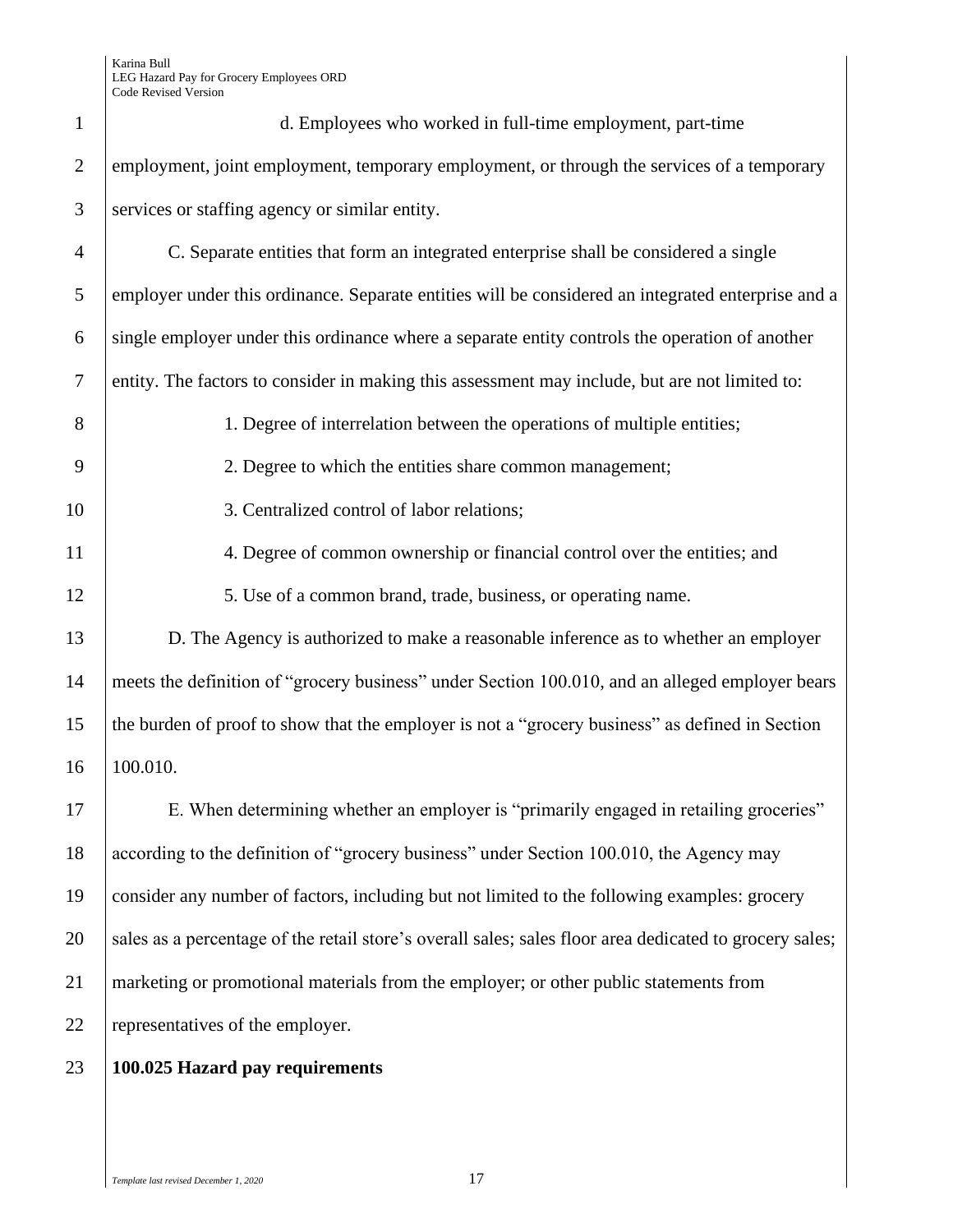A. Employers shall provide each employee with hazard pay at a rate of four dollars per hour for each hour worked in Seattle.

 1. No employer shall, as a result of this ordinance going into effect, take steps to reduce employee compensation so as to prevent, in whole or in part, employees from receiving hazard pay at a rate of four dollars per hour for each hour worked in Seattle in addition to those employees' other compensation. Employers shall maintain records to establish the reason(s) for any reduction in employee compensation pursuant to Section 100.040.

 2. Employers providing hazard pay, as defined under Section 100.010, on the effective date of this ordinance may use the hourly rate of that hazard pay to offset the amount due under this subsection 100.025.A.

11 a. Employers shall comply with requirements for providing compensation in Section 100.025.B for the entire amount due under Section 100.025.A.

13 b. Employers bear the burden of proof to show that the additional compensation is hazard pay for the purposes of working during the COVID-19 emergency.

 B. Employers shall comply with the requirements for providing compensation in the Wage Theft Ordinance, Seattle Municipal Code Chapter 14.20, including but not limited to the following:

18 18 1. Employers shall provide revised written notice of employment information that includes notice of hazard pay pursuant to Seattle Municipal Code subsection 14.20.025.D, provided that such notice is due by 30 days after the effective date of this ordinance. The revised notice of employment information shall include notice of any hazard pay offset available under 22 | subsection 100.025.A.2.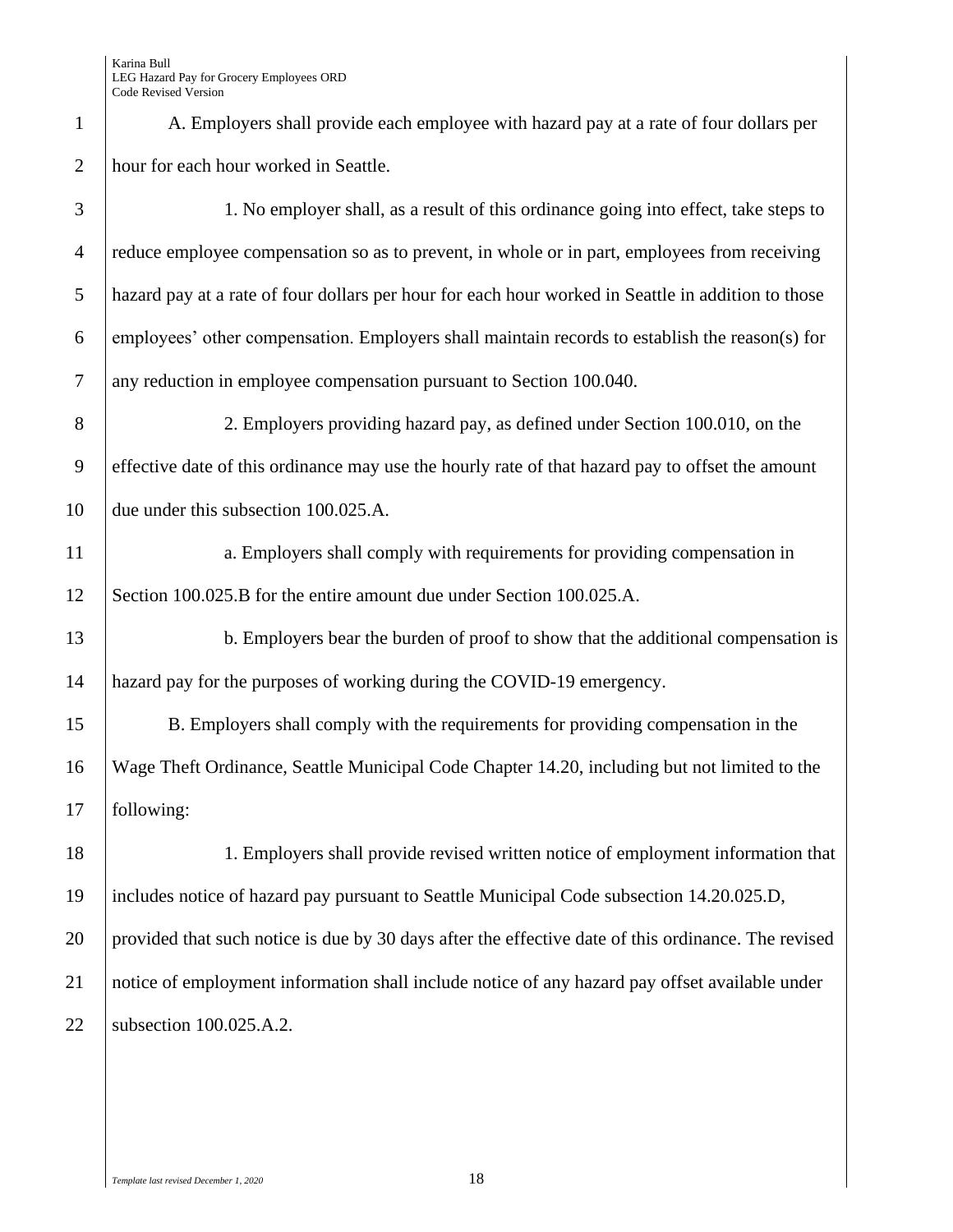2. Employers shall provide payment for hazard pay on the established, regular pay day on which wages are paid pursuant to Seattle Municipal Code Section 14.20.020. 3. Employers shall provide written itemization of the hazard pay separately from payment for wages and other compensation pursuant to Seattle Municipal Code subsection 14.20.025.E. C. Employers shall comply with the hazard pay requirements in this Section 100.025 for the duration of the civil emergency proclaimed by the Mayor on March 3, 2020. **100.030 Notice and posting** A. Within 30 days of the effective date of this ordinance, employers shall display a written notice of rights established by this ordinance in a conspicuous and accessible place at any workplace or job site where any of their employees' work. Employers shall display the notice of 12 rights in English and in the primary language(s) of the employee(s) at the workplace or job site. Employers shall make a good faith effort to determine the primary languages of the 14 employees at the workplace or job site. If display of the notice of rights is not feasible, including situations when the employee works remotely or does not have a regular workplace 16 or job site, employers may solely provide the notice of rights on an individual basis in the employee's primary language in a physical or electronic format that is reasonably conspicuous 18 and accessible. 19 B. The notice of rights shall provide information on: 20 1. The right to hazard pay guaranteed by this ordinance; 21 2. The right to be protected from retaliation for exercising in good faith the rights 22 | protected by this ordinance; and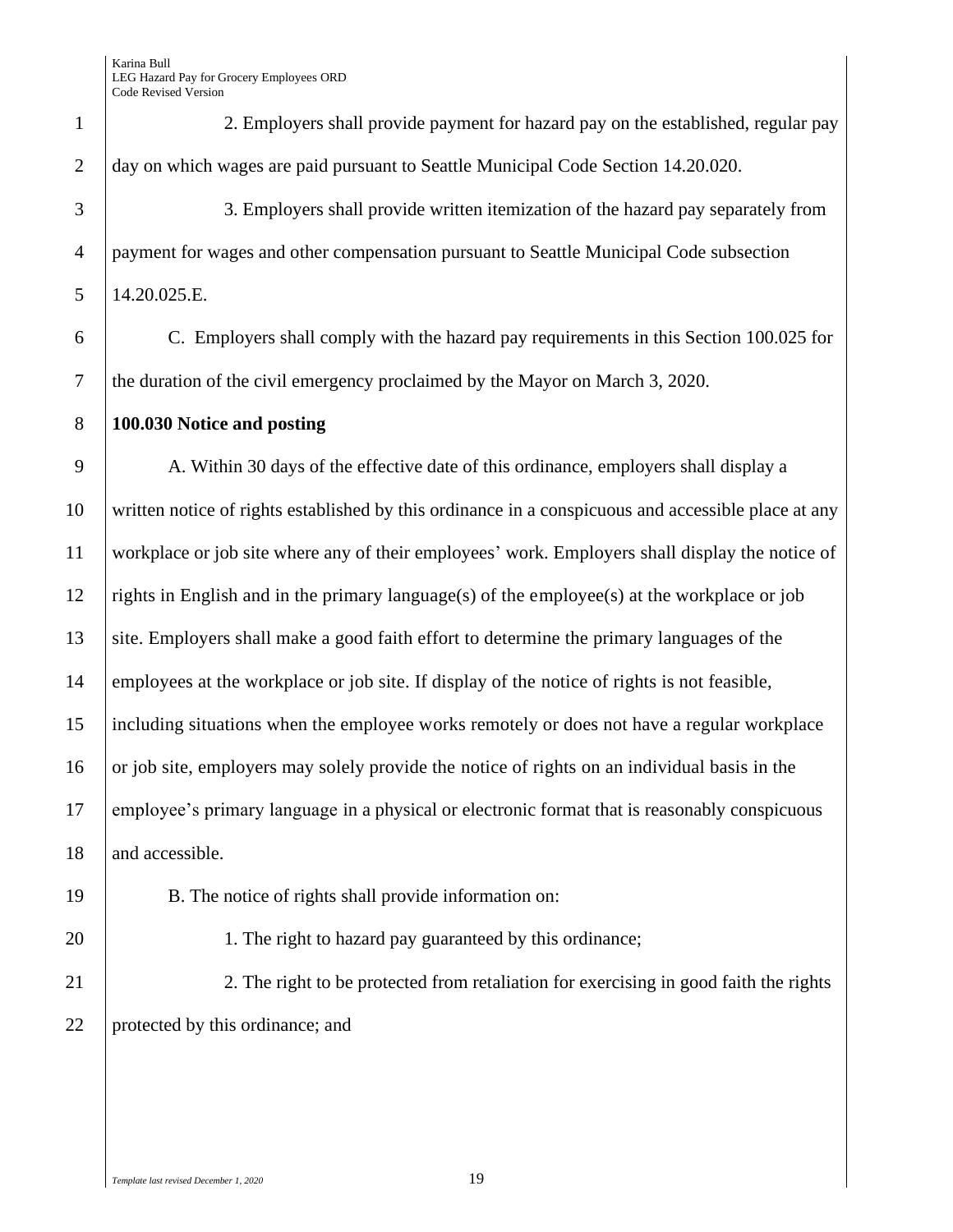3. The right to file a complaint with the Agency or bring a civil action for a 2 violation of the requirements of this ordinance, including an employer's denial of hazard pay as required by this ordinance and an employer or other person's retaliation against an employee or other person for asserting the right to hazard pay or otherwise engaging in an activity protected by this ordinance. C. The Agency may create and distribute a model notice of rights in English and other

7 languages. However, employers are responsible for providing employees with the notice of rights 8 required by subsection 100.030.A and 100.030.B in a form and manner sufficient to inform 9 employees of their rights under this ordinance, regardless of whether the Agency has created and 10 distributed a model notice of rights.

11 **100.040 Employer records** 

12 A. Employers shall retain records that document compliance with this ordinance for each 13 employee.

14 B. Employers shall retain the records required by subsection 100.040. A for a period of 15 three years.

 C. If an employer fails to retain adequate records required under subsection 100.040.A, there shall be a presumption, rebuttable by clear and convincing evidence, that the employer violated this ordinance for the periods and for each employee for whom records were not retained.

20 **100.050 Retaliation prohibited** 

21 A. No employer or any other person shall interfere with, restrain, or deny the exercise of,  $22$  or the attempt to exercise, any right protected under this ordinance.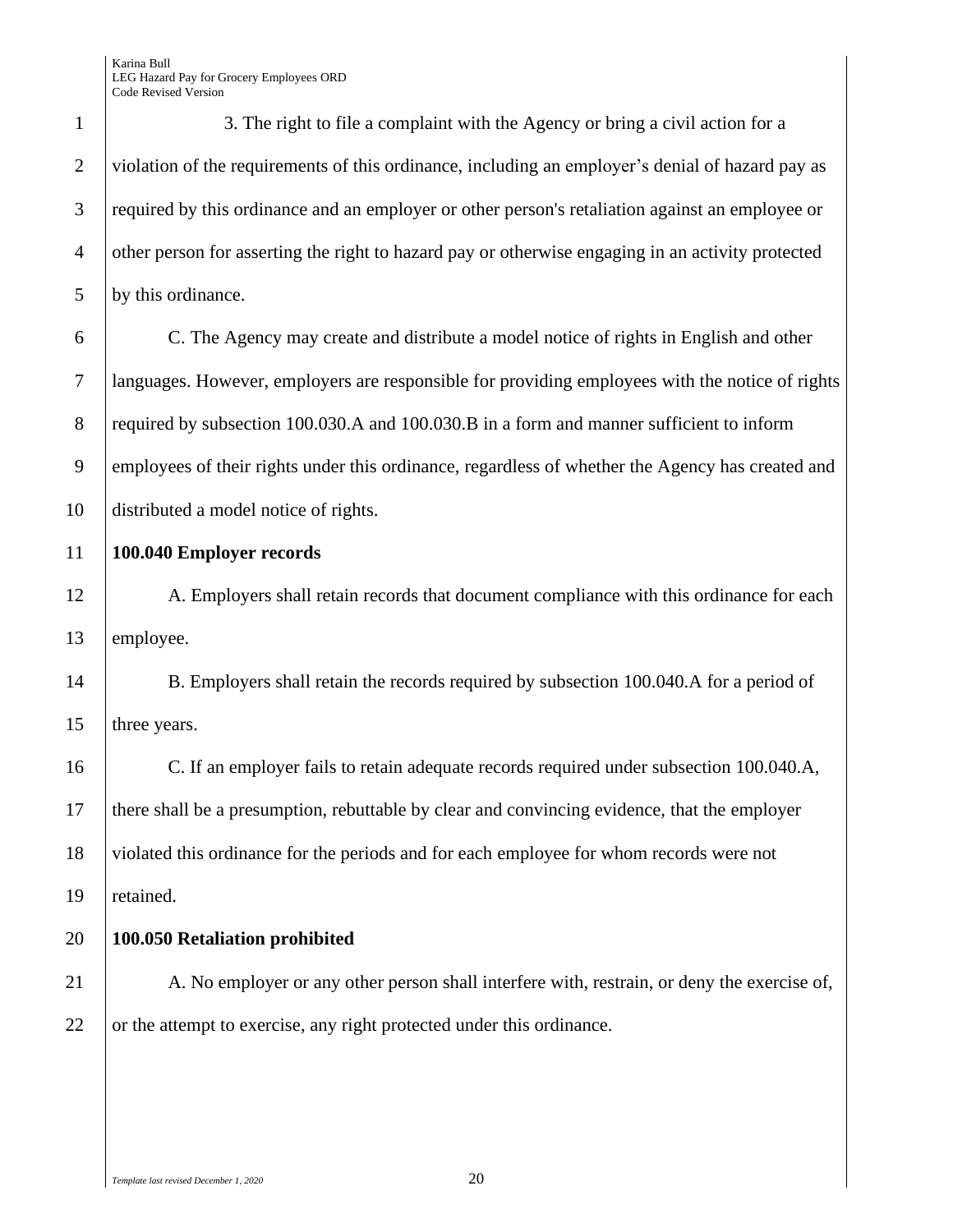B. No employer or any other person shall take any adverse action against any person because the person has exercised in good faith the rights protected under this ordinance. Such rights include, but are not limited to, the right to make inquiries about the rights protected under 4 this ordinance; the right to inform others about their rights under this ordinance; the right to inform the person's employer, the person's legal counsel, a union or similar organization, or any  $\overline{6}$  other person about an alleged violation of this ordinance; the right to file an oral or written complaint with the Agency or bring a civil action for an alleged violation of this ordinance; the 8 right to cooperate with the Agency in its investigations of this ordinance; the right to testify in a proceeding under or related to this ordinance; the right to refuse to participate in an activity that would result in a violation of city, state or federal law; and the right to oppose any policy, practice, or act that is unlawful under this ordinance.

 C. No employer or any other person shall communicate to a person exercising rights protected in this Section 100.050, directly or indirectly, the willingness to inform a government worker that the person is not lawfully in the United States, or to report, or to make an implied or express assertion of a willingness to report, suspected citizenship or immigration status of an employee or family member of an employee to a federal, state, or local agency because the employee has exercised a right under this ordinance.

 D. It shall be a rebuttable presumption of retaliation if an employer or any other person takes an adverse action against a person within 90 days of the person's exercise of rights protected in this Section 100.050. However, in the case of seasonal work that ended before the close of the 90-day period, the presumption also applies if the employer fails to rehire a former 22 employee at the next opportunity for work in the same position. The employer may rebut the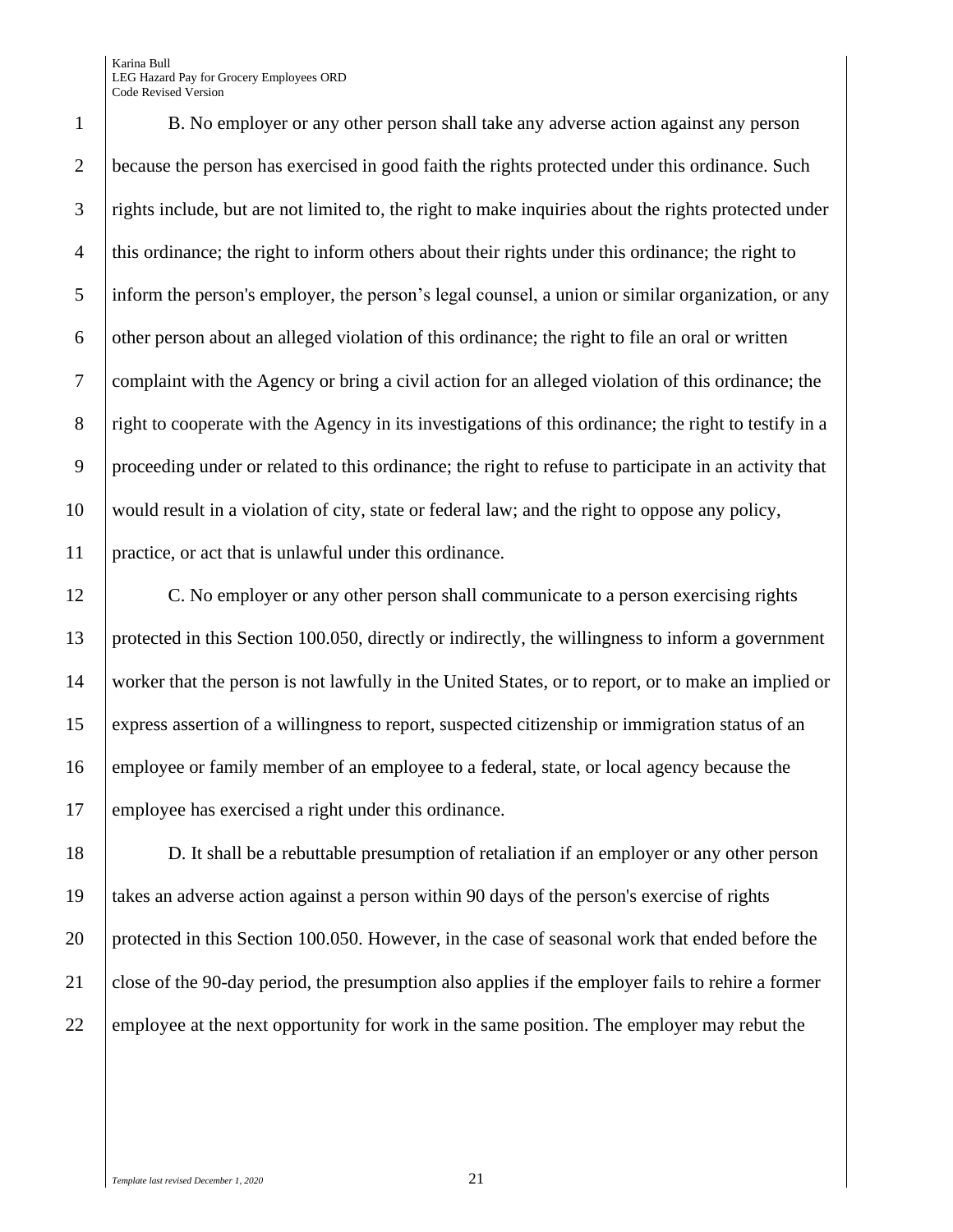presumption with clear and convincing evidence that the adverse action was taken for a permissible purpose.

 E. Proof of retaliation under this Section 100.050 shall be sufficient upon a showing that an employer or any other person has taken an adverse action against a person and the person's exercise of rights protected in this Section 100.050 was a motivating factor in the adverse action, unless the employer can prove that the action would have been taken in the absence of such protected activity.

 F. The protections afforded under this Section 100.050 shall apply to any person who mistakenly but in good faith alleges violations of this ordinance.

 G. A complaint or other communication by any person triggers the protections of this Section 100.050 regardless of whether the complaint or communication is in writing or makes explicit reference to this ordinance.

### **100.060 Enforcement power and duties**

14 A. The Agency shall have the power to investigate violations of this ordinance and shall have such powers and duties in the performance of these functions as are defined in this ordinance and otherwise necessary and proper in the performance of the same and provided for by law.

 B. The Agency is authorized to coordinate implementation and enforcement of this ordinance and may promulgate appropriate guidelines or rules for such purposes.

20 C. The Director is authorized to promulgate rules consistent with this ordinance and Chapter 3.02 of the Seattle Municipal Code. Any guidelines or rules promulgated by the Director 22 shall have the force and effect of law and may be relied on by employers, employees, and other parties to determine their rights and responsibilities under this ordinance.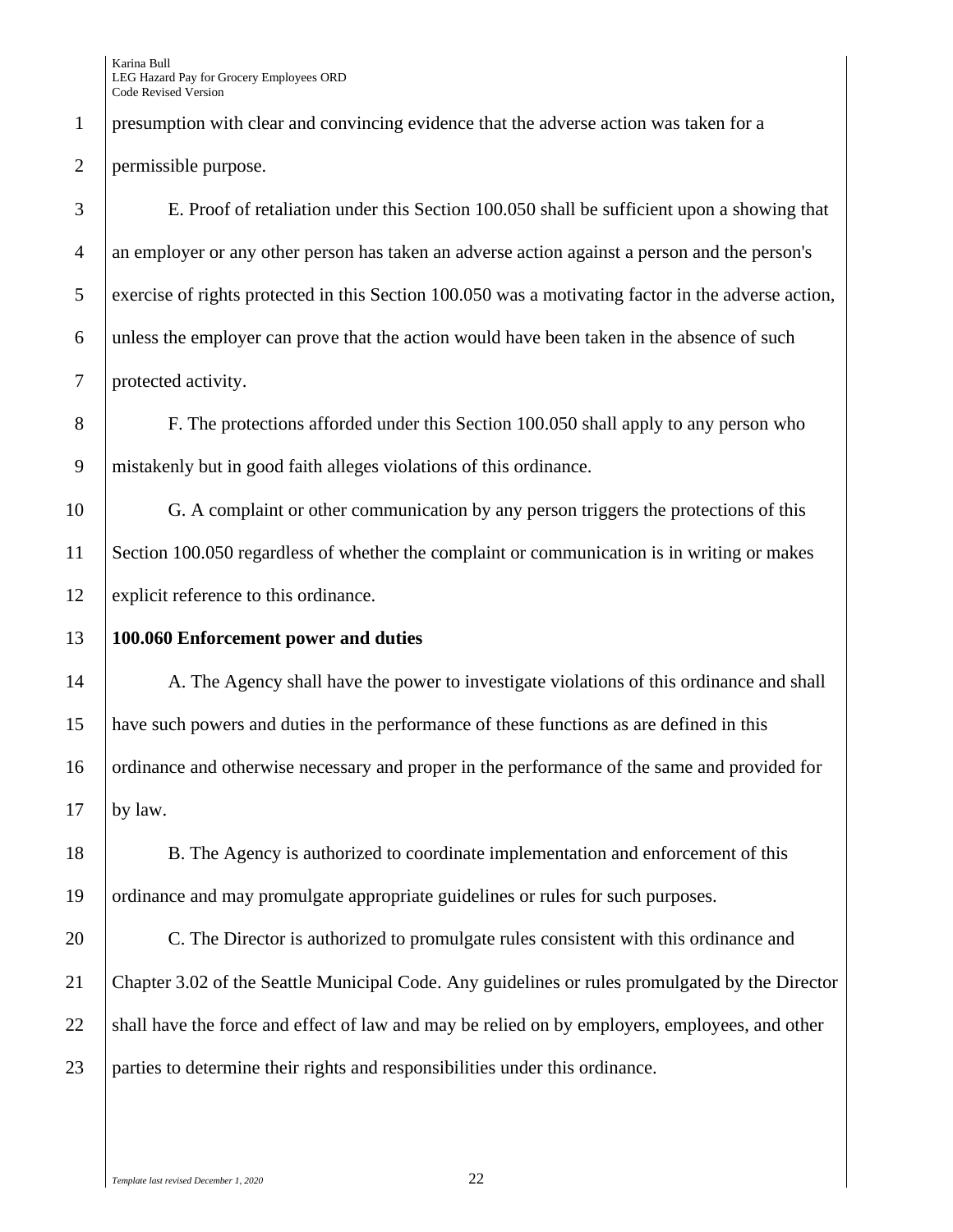### 1 **100.070 Violation**

2 The failure of any respondent to comply with any requirement imposed on the respondent under 3 this ordinance is a violation.

4 **100.080 Investigation** 

5 A. The Agency shall have the power to investigate any violations of this ordinance by 6 any respondent. The Agency may initiate an investigation pursuant to Director rules, including 7 but not limited to situations when the Director has reason to believe that a violation has occurred 8 or will occur, or when circumstances show that violations are likely to occur within a class of 9 employers or businesses because the workforce contains significant numbers of employees who 10 are vulnerable to violations of this ordinance or the workforce is unlikely to volunteer 11 information regarding such violations. An investigation may also be initiated through the receipt 12 by the Agency of a report or complaint filed by an employee or other person.

13 B. An employee or other person may report to the Agency any suspected violation of this 14 ordinance. The Agency shall encourage reporting pursuant to this Section 100.080 by taking the 15 following measures:

16 16 1. The Agency shall keep confidential, to the maximum extent permitted by 17 applicable laws, the name and other identifying information of the employee or person reporting 18 the violation. However, with the authorization of such person, the Agency may disclose the 19 employee's or person's name and identifying information as necessary to enforce this ordinance 20 or for other appropriate purposes.

21 2. Employers shall provide employees with written notice of an investigation. 22 Employers shall provide the notice in a format that is readily accessible to employees. The 23 Agency shall create the notice in English and other languages.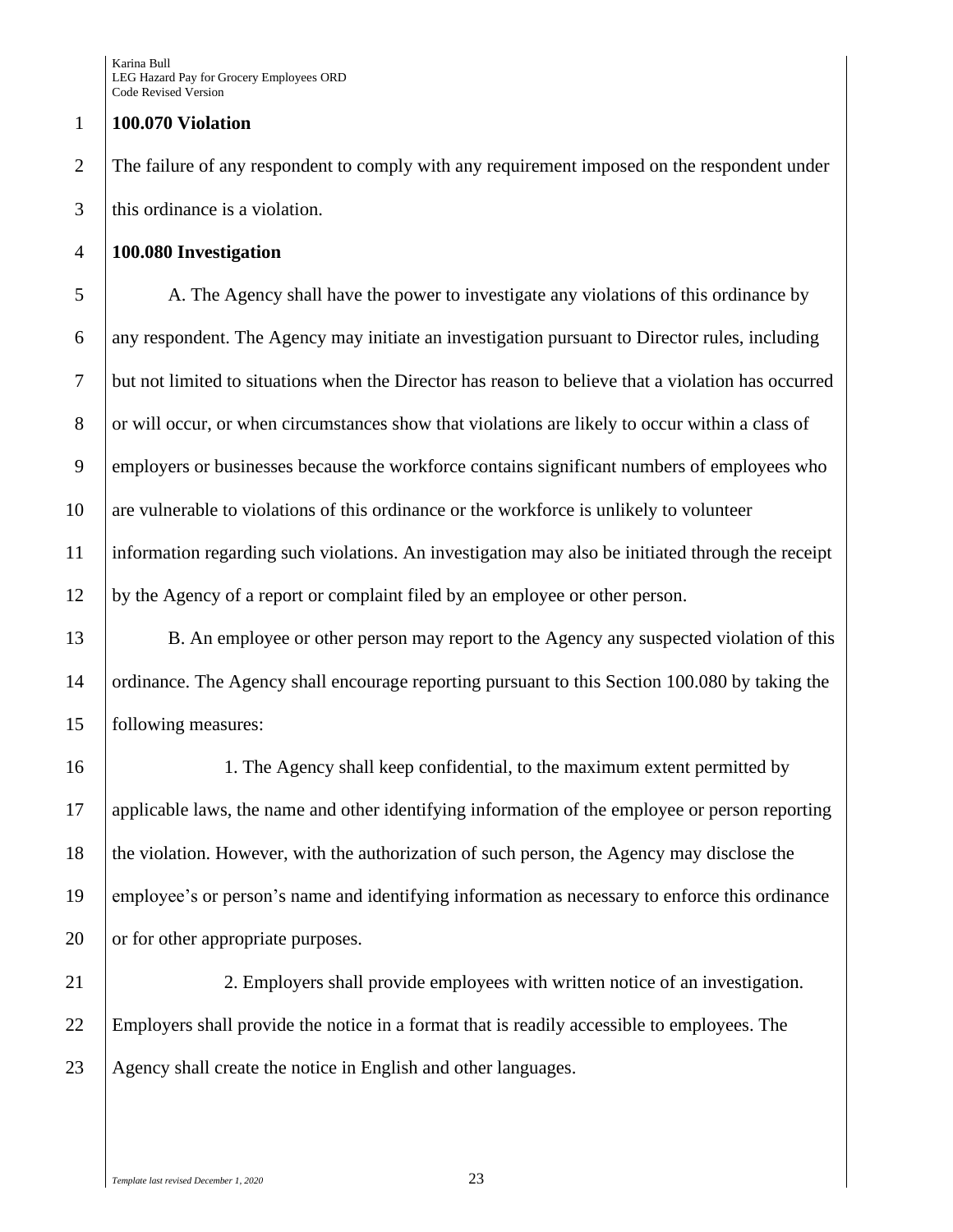| $\mathbf{1}$   | 3. The Agency may certify the eligibility of eligible persons for "U" Visas under                 |
|----------------|---------------------------------------------------------------------------------------------------|
| $\overline{2}$ | the provisions of 8 U.S.C. § 1184.p and 8 U.S.C. § 1101.a.15.U. This certification is subject to  |
| 3              | applicable federal law and regulations, and Director rules.                                       |
| $\overline{4}$ | C. The Agency's investigation shall commence within three years of the alleged violation.         |
| 5              | To the extent permitted by law, the applicable statute of limitations for civil actions is tolled |
| 6              | during any investigation under this ordinance and any administrative enforcement proceeding       |
| $\overline{7}$ | under this ordinance based upon the same facts. For purposes of this ordinance:                   |
| 8              | 1. The Agency's investigation begins on the earlier date of when the Agency                       |
| 9              | receives a complaint from a person under this ordinance, or when the Agency provides notice to    |
| 10             | the respondent that an investigation has commenced under this ordinance.                          |
| 11             | 2. The Agency's investigation ends when the Agency issues a final order                           |
| 12             | concluding the matter and any appeals have been exhausted; the time to file any appeal has        |
| 13             | expired; or the Agency notifies the respondent in writing that the investigation has been         |
| 14             | otherwise resolved.                                                                               |
| 15             | D. The Agency's investigation shall be conducted in an objective and impartial manner.            |
| 16             | E. The Director may apply by affidavit or declaration in the form allowed under RCW               |
| 17             | 9A.72.085 to the Hearing Examiner for the issuance of subpoenas requiring a hiring entity to      |
| 18             | produce the records required by Section 100.040, or for the attendance and testimony of           |
| 19             | witnesses, or for the production of documents required to be retained under Section 100.040, or   |
| 20             | any other document relevant to the issue of whether any employee or group of employees has        |
| 21             | been or is afforded the proper amount of hazard pay required by this ordinance and/or to whether  |
| 22             | an employer has violated any provision of this ordinance. The Hearing Examiner shall conduct      |
| 23             | the review without hearing as soon as practicable and shall issue subpoenas upon a showing that   |
|                |                                                                                                   |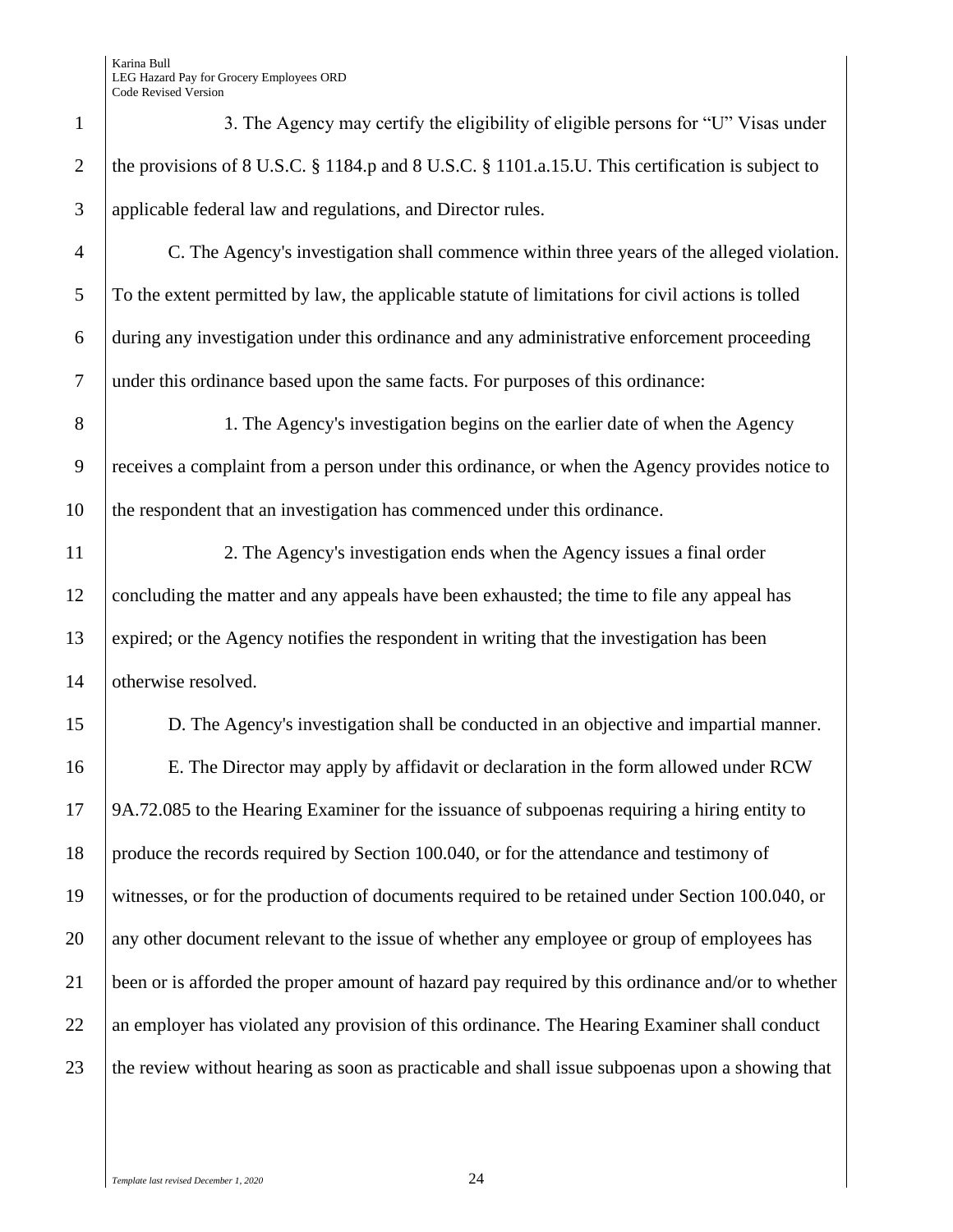there is reason to believe that: a violation has occurred, a complaint has been filed with the 2 Agency, that circumstances show that violations are likely to occur within a class of businesses because the workforce contains significant numbers of employees who are vulnerable to violations of this ordinance, the workforce is unlikely to volunteer information regarding such violations, or the Agency has gathered preliminary information indicating that a violation may have occurred.

7 F. An employer that fails to comply with the terms of any subpoena issued under 8 subsection 100.080.E in an investigation by the Agency under this ordinance before the issuance 9 of a Director's Order issued pursuant to subsection 100.090.C may not use such records in any 10 appeal to challenge the correctness of any determination by the Agency of liability, damages 11 | owed, or penalties assessed.

12 G. In addition to other remedies, the Director may refer any subpoena issued under 13 subsection 100.080.E to the City Attorney to seek a court order to enforce any subpoena.

 H. Where the Director has reason to believe that a violation has occurred, the Director may order any appropriate temporary or interim relief to mitigate the violation or maintain the 16 status quo pending completion of a full investigation or hearing, including but not limited to a deposit of funds or bond sufficient to satisfy a good-faith estimate of compensation, interest, damages, and penalties due. A respondent may appeal any such order in accordance with Section 19 100.210.

### 20 **100.090 Findings of fact and determination**

21 A. Except when there is an agreed upon settlement, the Director shall issue a written 22 determination with findings of fact resulting from the investigation and statement of whether a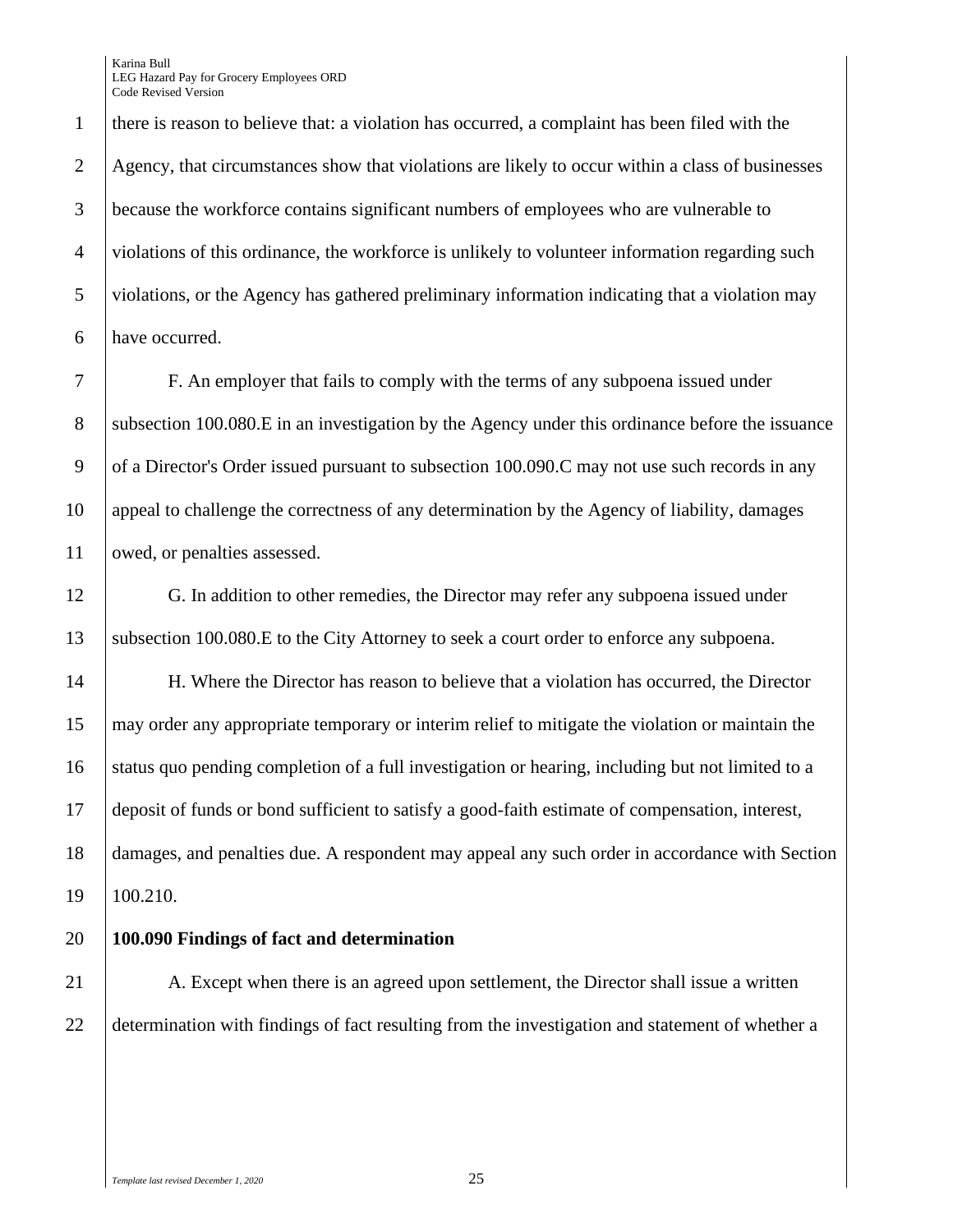violation of this ordinance has or has not occurred based on a preponderance of the evidence before the Director. B. If the Director determines that there is no violation of this ordinance, the Director shall issue a "Determination of No Violation" with notice of an employee or other person's right to 5 appeal the decision, pursuant to Director rules. C. If the Director determines that a violation of this ordinance has occurred, the Director shall issue a "Director's Order" that shall include a notice of violation identifying the violation or violations. 1. The Director's Order shall state with specificity the amounts due under this 10 | ordinance for each violation, including payment of unpaid compensation, liquidated damages, civil penalties, penalties payable to aggrieved parties, fines, and interest pursuant to Section 100.200. 2. The Director's Order may specify that civil penalties and fines due to the Agency can be mitigated for respondent's timely payment of remedy due to an aggrieved party pursuant to subsection 100.200.A.4. 3. The Director's Order may specify that civil penalties and fines are due to the 17 aggrieved party rather than due to the Agency pursuant to subsection 100.200.E or 100.200.F. 18 18 4. The Director's Order may direct the respondent to take such corrective action as is necessary to comply with the requirements of this ordinance, including but not limited to monitored compliance for a reasonable time period. 21 5. The Director's Order shall include notice of the respondent's right to appeal the **decision pursuant to Section 100.210. 100.200 Remedies**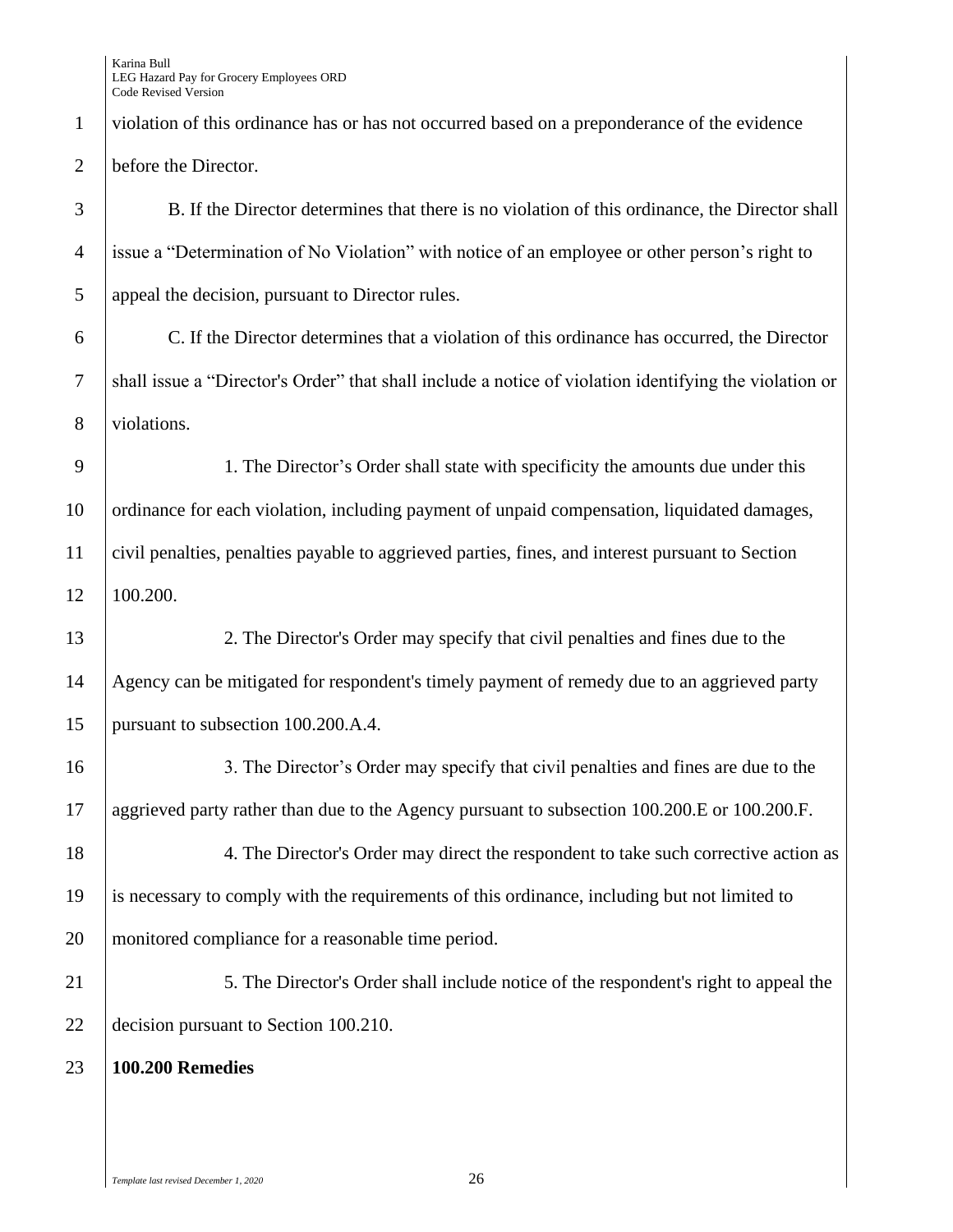| $\mathbf{1}$   | A. The payment of unpaid compensation, liquidated damages, civil penalties, penalties                 |
|----------------|-------------------------------------------------------------------------------------------------------|
| $\overline{2}$ | payable to aggrieved parties, fines, and interest provided under this ordinance is cumulative and     |
| 3              | is not intended to be exclusive of any other available remedies, penalties, fines, and procedures.    |
| $\overline{4}$ | 1. The amounts of all civil penalties, penalties payable to aggrieved parties, and                    |
| 5              | fines contained in this Section 100.200 shall be increased annually to reflect the rate of inflation  |
| 6              | and calculated to the nearest cent on January 1 of each year thereafter. The Agency shall             |
| $\tau$         | determine the amounts and file a schedule of such amounts with the City Clerk.                        |
| 8              | 2. If a violation is ongoing when the Agency receives a complaint or opens an                         |
| 9              | investigation, the Director may order payment of unpaid compensation plus interest that accrues       |
| 10             | after receipt of the complaint or after the investigation opens and before the date of the Director's |
| 11             | Order.                                                                                                |
| 12             | 3. Interest shall accrue from the date the unpaid compensation was first due at 12                    |
| 13             | percent annum, or the maximum rate permitted under RCW 19.52.020.                                     |
| 14             | 4. If there is a remedy due to an aggrieved party, the Director may waive part or                     |
| 15             | all civil penalties and fines due to the Agency based on timely payment of the full remedy due to     |
| 16             | the aggrieved party.                                                                                  |
| 17             | a. The Director may waive the total amount of civil penalties and fines due                           |
| 18             | to the Agency if the Director determines that the respondent paid the full remedy due to the          |
| 19             | aggrieved party within ten days of service of the Director's Order.                                   |
| 20             | b. The Director may waive half the amount of civil penalties and fines due                            |
| 21             | to the Agency if the Director determines that the respondent paid the full remedy due to the          |
| 22             | aggrieved party within 15 days of service of the Director's Order.                                    |
|                |                                                                                                       |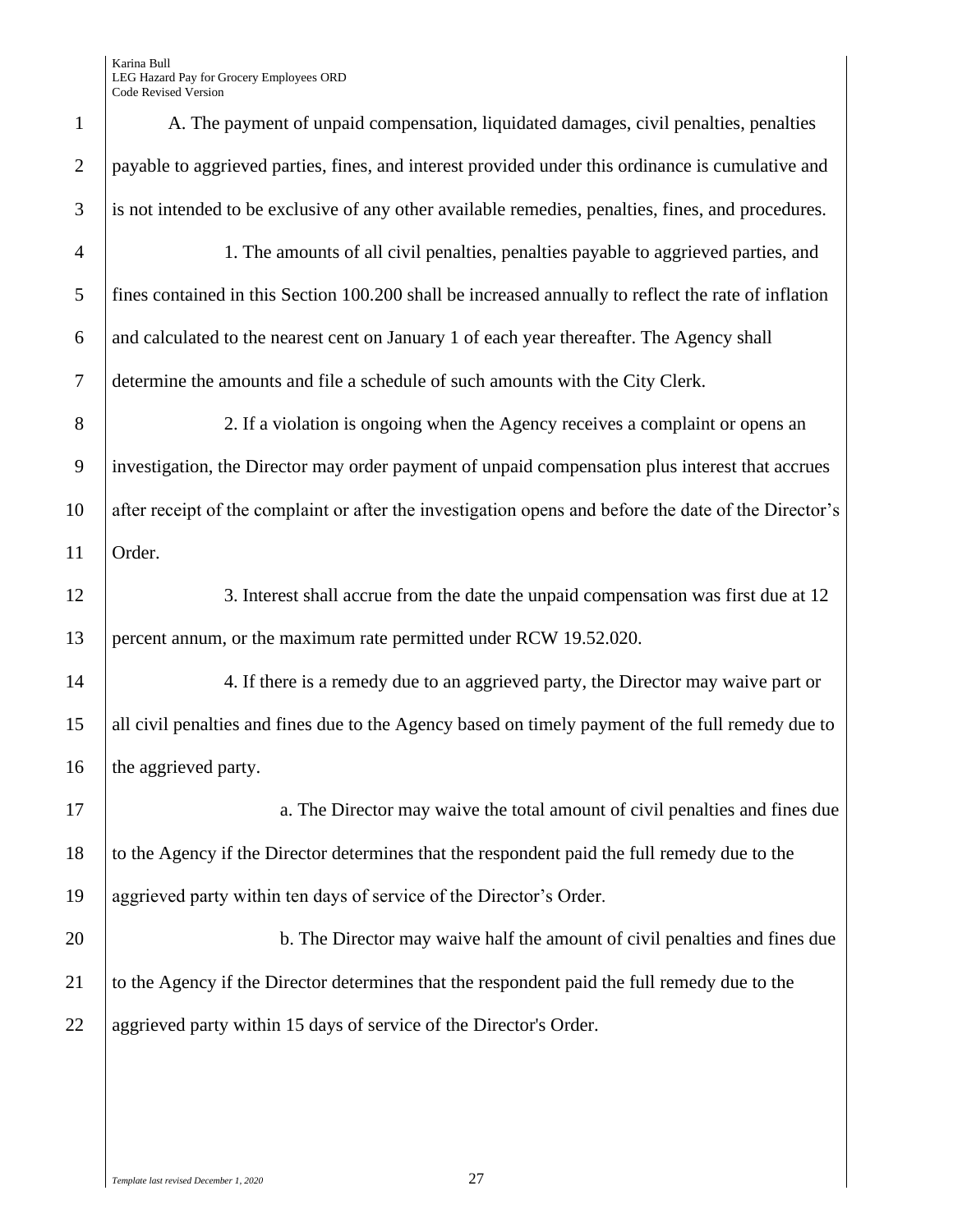| $\mathbf{1}$   | c. The Director shall not waive any amount of civil penalties and fines due                          |
|----------------|------------------------------------------------------------------------------------------------------|
| $\overline{2}$ | to the Agency if the Director determines that the respondent has not paid the full remedy due to     |
| 3              | the aggrieved party after 15 days of service of the Director's Order.                                |
| $\overline{4}$ | 5. When determining the amount of liquidated damages, civil penalties, penalties                     |
| 5              | payable to aggrieved parties, and fines due under this Section 100.200 for a settlement agreement    |
| 6              | or Director's Order, including but not limited to the mitigation of civil penalties and fines due to |
| 7              | the Agency for timely payment of remedy due to an aggrieved party under subsection                   |
| 8              | 100.200.A.4, the Director may consider:                                                              |
| 9              | a. The total amount of unpaid compensation, liquidated damages,                                      |
| 10             | penalties, fines, and interest due;                                                                  |
| 11             | b. The nature and persistence of the violations;                                                     |
| 12             | c. The extent of the respondent's culpability;                                                       |
| 13             | d. The substantive or technical nature of the violations;                                            |
| 14             | e. The size, revenue, and human resources capacity of the respondent;                                |
| 15             | f. The circumstances of each situation;                                                              |
| 16             | The amount of penalties in similar situations; and<br>g.                                             |
| 17             | h. Other factors pursuant to Director rules.                                                         |
| 18             | B. A respondent found to be in violation of this ordinance shall be liable for full payment          |
| 19             | of unpaid compensation due plus interest in favor of the aggrieved party under the terms of this     |
| 20             | ordinance and other equitable relief. If the precise amount of unpaid compensation cannot be         |
| 21             | determined due to a respondent's failure to produce records or if a respondent produces records      |
| 22             | in a manner or form which makes timely determination of the amount of unpaid compensation            |
| 23             | impracticable, the Director may designate a daily amount of \$50 for unpaid compensation due to      |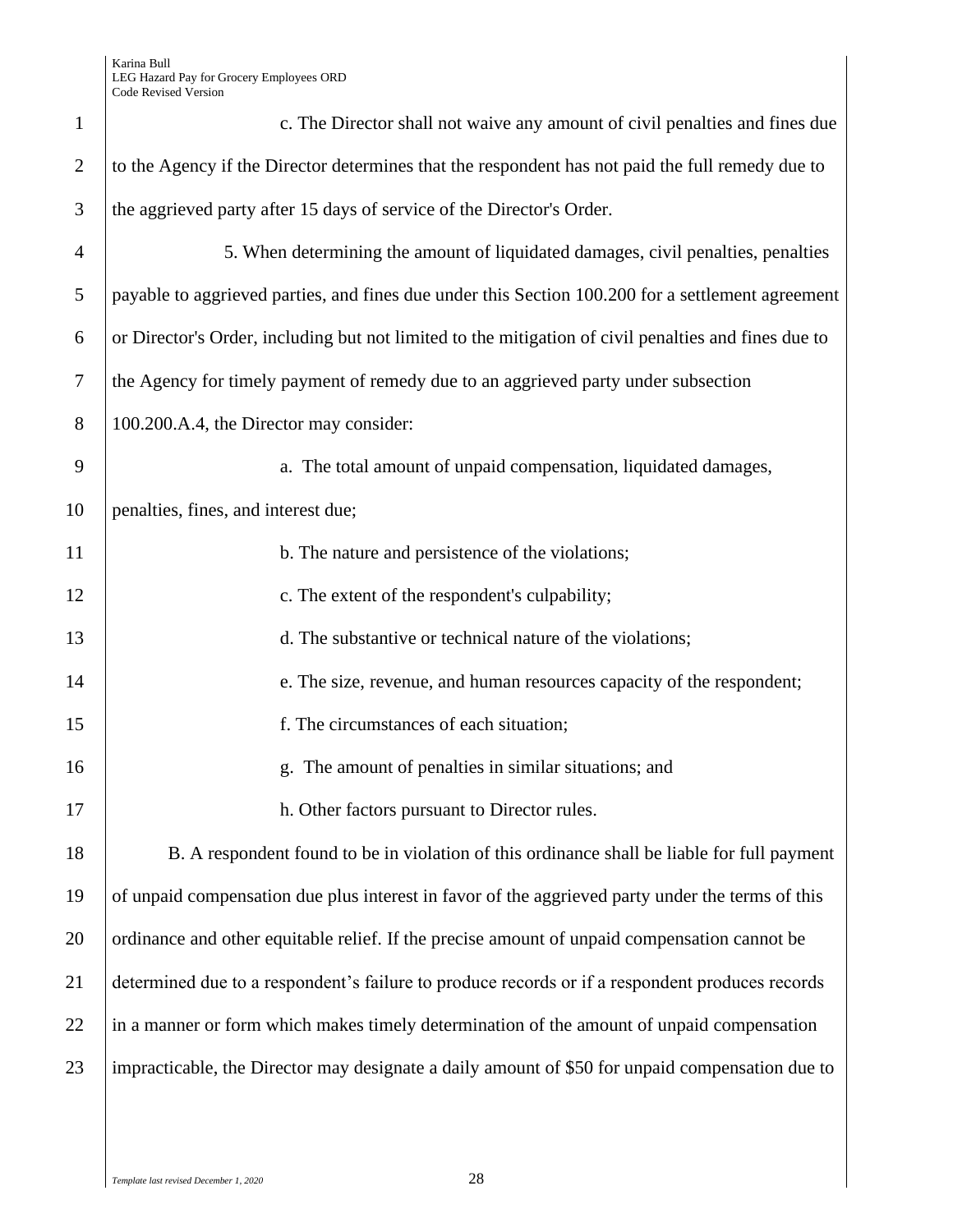| $\mathbf{1}$   | aggrieved party. For any violation of this ordinance, the Director may assess liquidated damages     |
|----------------|------------------------------------------------------------------------------------------------------|
| $\overline{2}$ | in an additional amount of up to twice the unpaid compensation.                                      |
| 3              | C. A respondent found to be in violation of this ordinance for retaliation under Section             |
| $\overline{4}$ | 100.050 shall be subject to any appropriate relief at law or equity including, but not limited to    |
| 5              | reinstatement of the aggrieved party, front pay in lieu of reinstatement with full payment of        |
| 6              | unpaid compensation plus interest in favor of the aggrieved party under the terms of this            |
| $\tau$         | ordinance, and liquidated damages in an additional amount of up to twice the unpaid                  |
| 8              | compensation. The Director also shall order the imposition of a penalty payable to the aggrieved     |
| 9              | party of up to \$5,565.10.                                                                           |
| 10             | D. A respondent found to be in violation of hazard pay requirements under subsection                 |
| 11             | 100.025.A shall be subject to all remedies available under this Section 100.200.                     |
| 12             | E. The Director is authorized to assess civil penalties and may specify that civil penalties         |
| 13             | are due to the aggrieved party rather than due to the Agency.                                        |
| 14             | 1. For a first violation of this ordinance, the Director may assess a civil penalty of               |
| 15             | up to \$556.30 per aggrieved party.                                                                  |
| 16             | 2. For a second violation of this ordinance, the Director shall assess a civil penalty               |
| 17             | of up to \$1,112.60 per aggrieved party, or an amount equal to ten percent of the total amount of    |
| 18             | unpaid compensation, whichever is greater.                                                           |
| 19             | 3. For a third or any subsequent violation of this ordinance, the Director shall                     |
| 20             | assess a civil penalty of up to \$5,565.10 per aggrieved party, or an amount equal to ten percent of |
| 21             | the total amount of unpaid compensation, whichever is greater.                                       |
| 22             | 4. For purposes of this Section 100.200, a violation is a second, third, or                          |
| 23             | subsequent violation if the respondent has been a party to one, two, or more than two settlement     |
|                |                                                                                                      |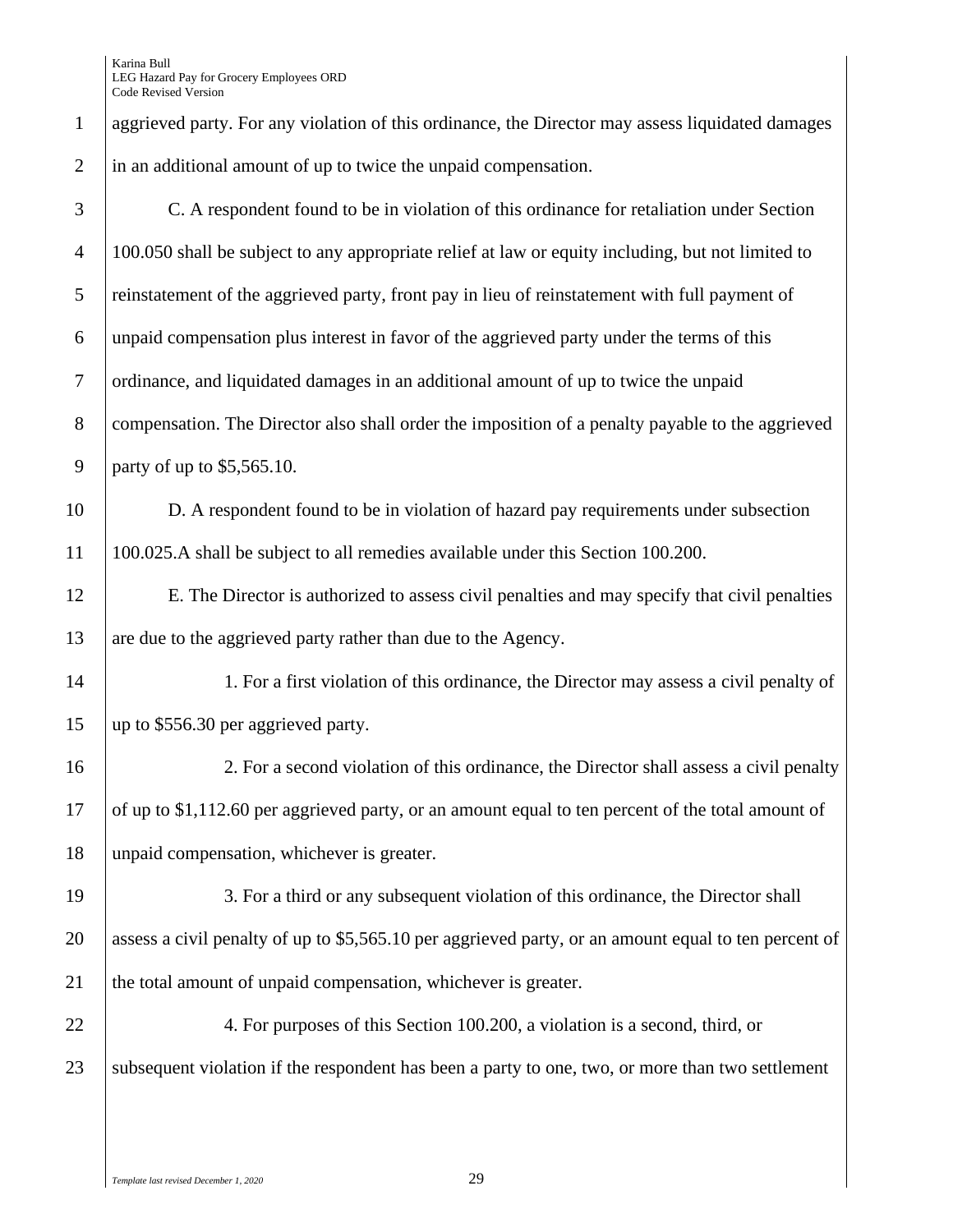- 2 two Director's Orders, respectively, have issued against the respondent in the ten years preceding
- $3$  the date of the violation; otherwise, it is a first violation.
- 4 F. The Director is authorized to assess fines and may specify that fines are due to the
- 5 aggrieved party rather than due to the Agency. The Director is authorized to assess fines as
- 6 follows:

| <b>Violation</b>                                                                                                  | <b>Fine</b>                        |
|-------------------------------------------------------------------------------------------------------------------|------------------------------------|
| Failure to display written notice of rights under Section 100.030                                                 | \$556.30                           |
| Failure to retain employer records for three years under subsections<br>100.040.A and 100.040.B                   | $$556.30$ per missing<br>record    |
| Failure to comply with prohibitions against retaliation for exercising<br>rights protected under Section 100.050  | $$1,112.60$ per<br>aggrieved party |
| Failure to provide notice of investigation to employees under<br>subsection $100.080.B.2$                         | \$556.30                           |
| Failure to post or distribute public notice of failure to comply with final<br>order under subsection 100.240.A.1 | \$556.30                           |

7

8 The maximum amount that may be imposed in fines in a one-year period for each type of

9 violation listed above is \$5,565.10 unless a fine for retaliation is issued, in which case the

10 maximum amount is \$22,259.36.

11 G. A respondent who willfully hinders, prevents, impedes, or interferes with the Director 12 or Hearing Examiner in the performance of their duties under this ordinance shall be subject to a 13 civil penalty of not less than \$1,112.60 and not more than \$5,565.10. 14 H. In addition to the unpaid compensation, penalties, fines, liquidated damages, and 15 interest, the Agency may assess against the respondent in favor of the City the reasonable costs

16 incurred in enforcing this ordinance, including but not limited to reasonable attorneys' fees.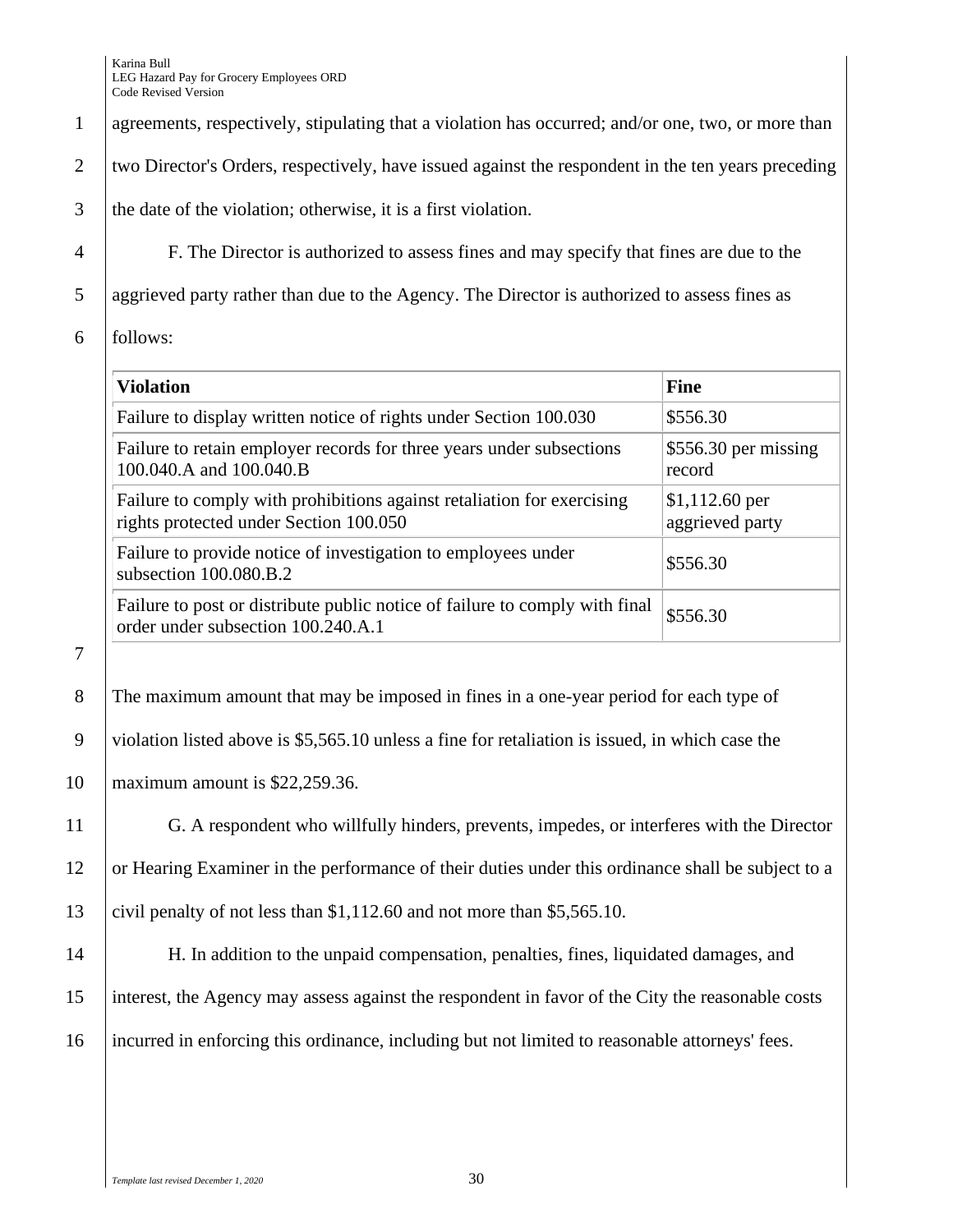I. A respondent that is the subject of a settlement agreement stipulating that a violation has occurred shall count for debarment, or a final order for which all appeal rights have been exhausted, shall not be permitted to bid, or have a bid considered, on any City contract until such 4 amounts due under the final order have been paid in full to the Director. If the respondent is the 5 subject of a final order two times or more within a five-year period, the employer shall not be allowed to bid on any City contract for two years. This subsection 100.200.I shall be construed to provide grounds for debarment separate from, and in addition to, those contained in Seattle 8 Municipal Code Chapter 20.70 and shall not be governed by that chapter provided that nothing in this subsection 100.200.I shall be construed to limit the application of Seattle Municipal Code Chapter 20.70. The Director shall notify the Director of Finance and Administrative Services of all respondents subject to debarment under this subsection 100.080.I.

## 12 **100.210 Appeal period and failure to respond**

13 A. An employee or other person who claims an injury as a result of an alleged violation 14 of this ordinance may appeal the Determination of No Violation, pursuant to Director rules.

 B. A respondent may appeal the Director's Order, including all remedies issued pursuant to Section 100.200, by requesting a contested hearing before the Hearing Examiner in writing within 15 days of service of the Director's Order. If a respondent fails to appeal the Director's Order within 15 days of service, the Director's Order shall be final. If the last day of the appeal period so computed is a Saturday, Sunday, or federal or City holiday, the appeal period shall run 20 until 5 p.m. on the next business day.

# 21 **100.220 Appeal procedure and failure to appear**

22 A. Contested hearings shall be conducted pursuant to the procedures for hearing 23 Contested cases contained in Section 3.02.090 of the Seattle Municipal Code and the rules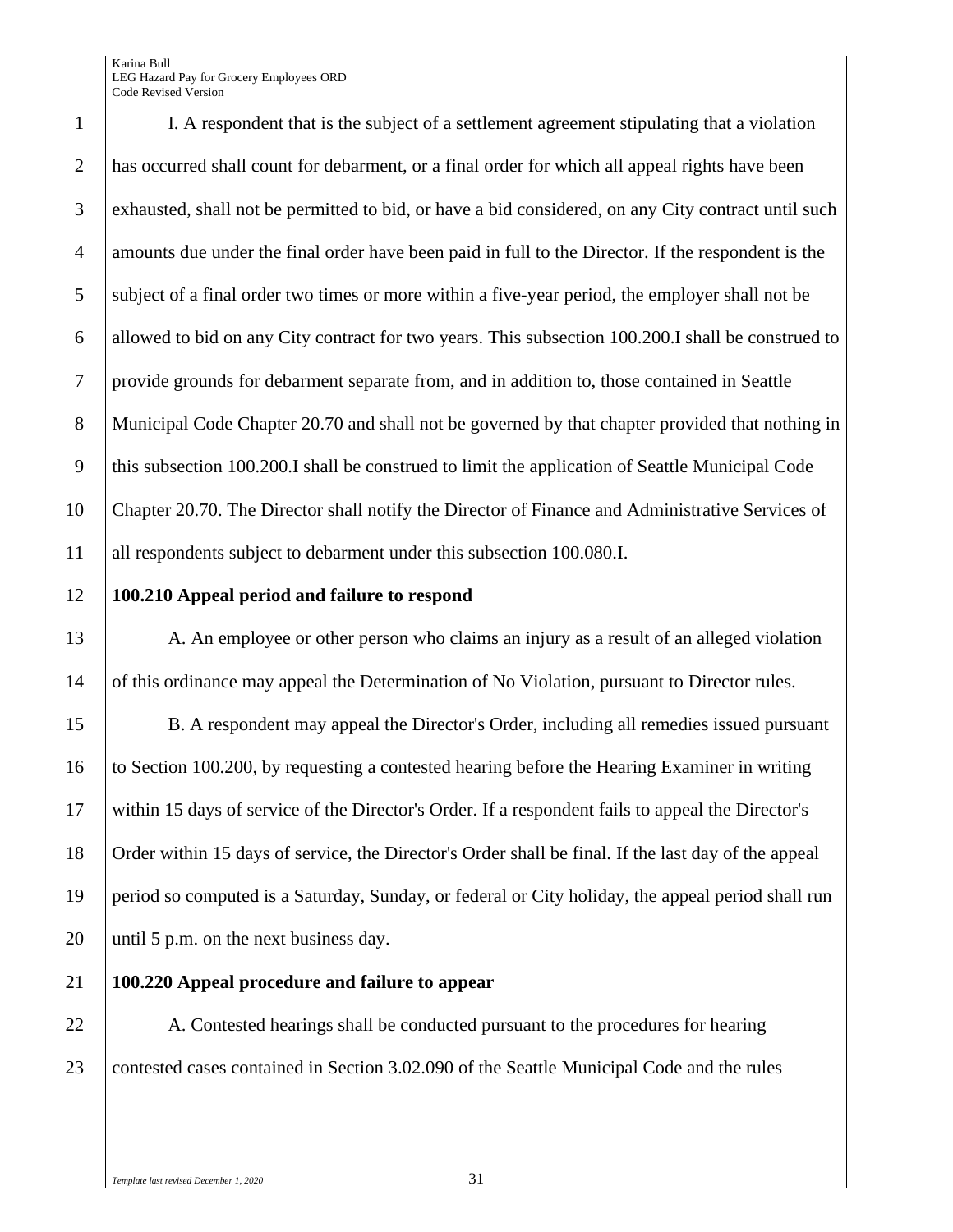adopted by the Hearing Examiner for hearing contested cases. The hearing shall be conducted de novo and the Director shall have the burden of proving by a preponderance of the evidence that the violation or violations occurred. Upon establishing such proof, the remedies and penalties imposed by the Director shall be upheld unless it is shown that the Director abused discretion. Failure to appear for a contested hearing shall result in an order being entered finding that the respondent committed the violation stated in the Director's Order. For good cause shown and upon terms the Hearing Examiner deems just, the Hearing Examiner may set aside an order 8 entered upon a failure to appear. B. In all contested cases, the Hearing Examiner shall enter an order affirming, modifying 10 or reversing the Director's Order, consistent with Ordinance 126068. **100.230 Appeal from Hearing Examiner order**  12 A. The respondent may obtain judicial review of the decision of the Hearing Examiner by applying for a Writ of Review in the King County Superior Court within 30 days from the date 14 of the decision in accordance with the procedure set forth in chapter 7.16 RCW, other applicable law, and court rules. 16 B. The decision of the Hearing Examiner shall be final and conclusive unless review is 17 Sought in compliance with this Section 100.230. **100.240 Failure to comply with final order** 

 A. If a respondent fails to comply within 30 days of service of any settlement agreement 20 with the Agency, or with any final order issued by the Director or the Hearing Examiner for which all appeal rights have been exhausted, the Agency may pursue, but is not limited to, the following measures to secure compliance: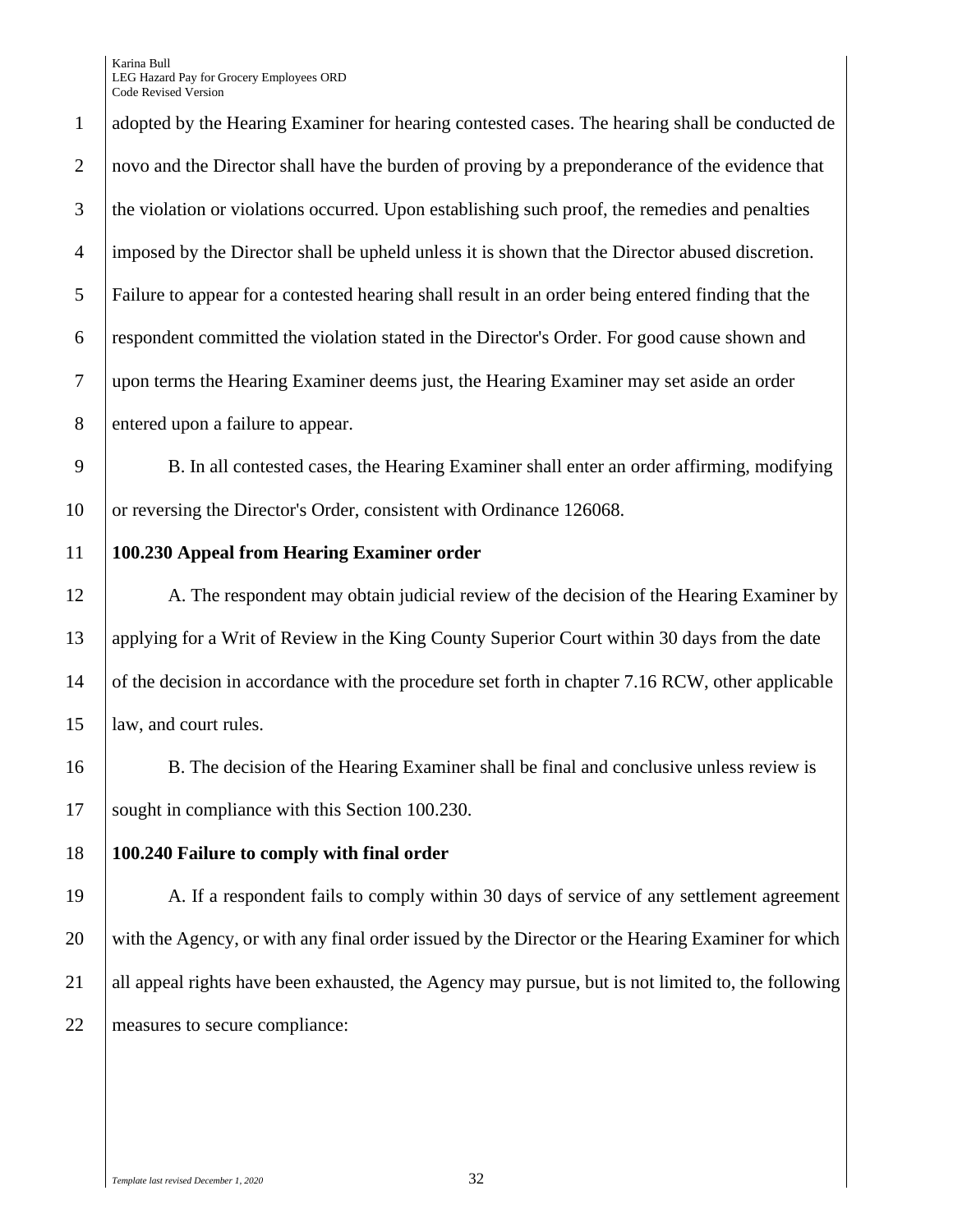| $\mathbf{1}$   | 1. The Director may require the respondent to post or distribute public notice of                     |
|----------------|-------------------------------------------------------------------------------------------------------|
| $\overline{2}$ | the respondent's failure to comply in a form and manner determined by the Agency.                     |
| 3              | 2. The Director may refer the matter to a collection agency. The cost to the City                     |
| $\overline{4}$ | for the collection services will be assessed as costs, at the rate agreed to between the City and the |
| 5              | collection agency, and added to the amounts due.                                                      |
| 6              | 3. The Director may refer the matter to the City Attorney for the filing of a civil                   |
| $\overline{7}$ | action in King County Superior Court, the Seattle Municipal Court, or any other court of              |
| $8\,$          | competent jurisdiction to enforce such order or to collect amounts due. In the alternative, the       |
| 9              | Director may seek to enforce a Director's Order or a final order of the Hearing Examiner under        |
| 10             | Section 100.250.                                                                                      |
| 11             | 4. The Director may request that the City's Department of Finance and                                 |
| 12             | Administrative Services deny, suspend, refuse to renew, or revoke any business license held or        |
| 13             | requested by the hiring entity or person until such time as the hiring entity complies with the       |
| 14             | remedy as defined in the settlement agreement or final order. The City's Department of Finance        |
| 15             | and Administrative Services shall have the authority to deny, refuse to renew, or revoke any          |
| 16             | business license in accordance with this subsection 100.240.A.4.                                      |
| 17             | B. No respondent that is the subject of a final order issued under this ordinance shall quit          |
| 18             | business, sell out, exchange, convey, or otherwise dispose of the respondent's business or stock      |
| 19             | of goods without first notifying the Agency and without first notifying the respondent's successor    |
| 20             | of the amounts owed under the final order at least three business days before such transaction. At    |
| 21             | the time the respondent quits business, or sells out, exchanges, or otherwise disposes of the         |
| 22             | respondent's business or stock of goods, the full amount of the remedy, as defined in a final order   |
| 23             | issued by the Director or the Hearing Examiner, shall become immediately due and payable. If          |
|                |                                                                                                       |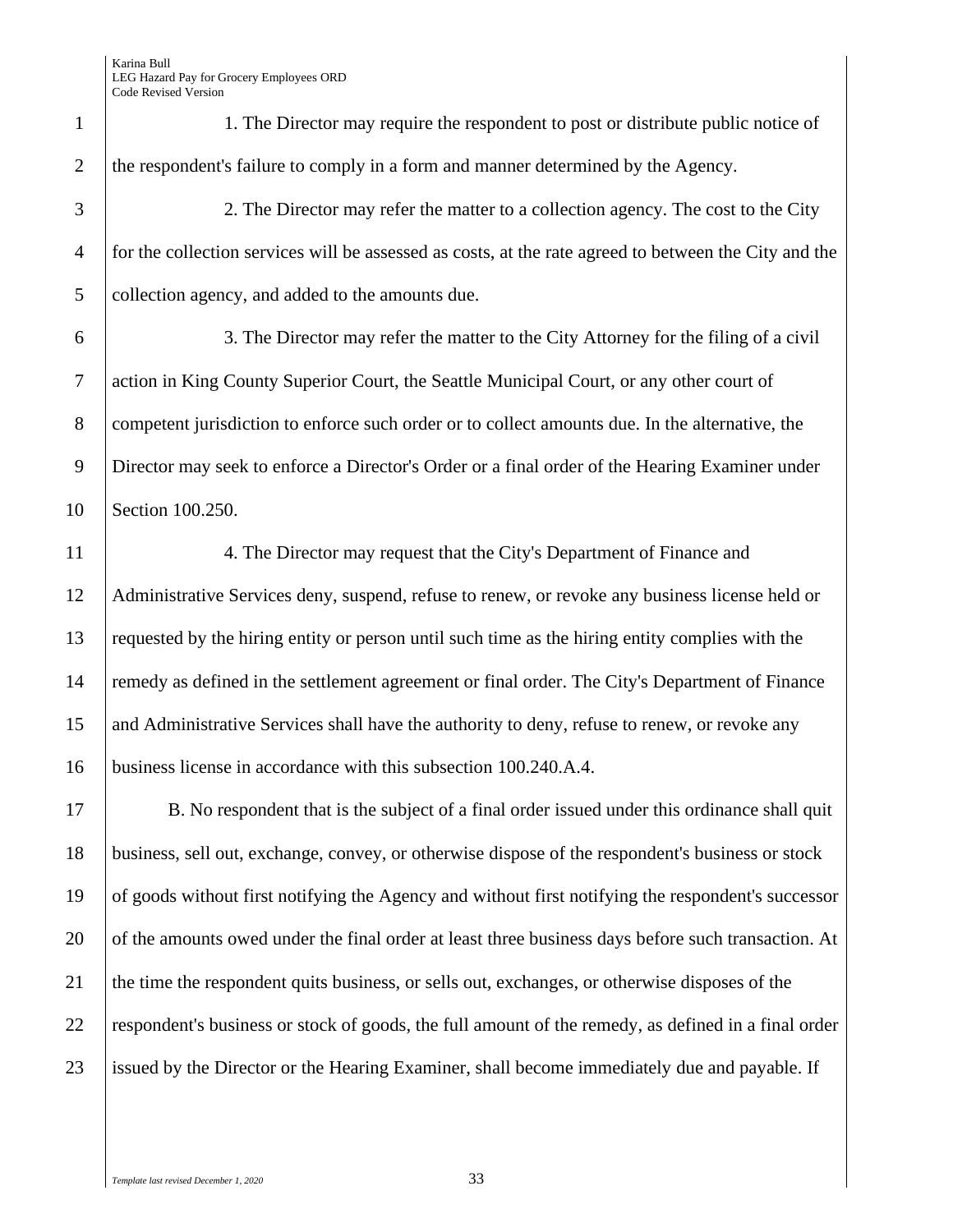1 the amount due under the final order is not paid by respondent within ten days from the date of 2 such sale, exchange, conveyance, or disposal, the successor shall become liable for the payment 3 of the amount due, provided that the successor has actual knowledge of the order and the 4 amounts due or has prompt, reasonable, and effective means of accessing and verifying the fact 5 and amount of the order and the amounts due. The successor shall withhold from the purchase  $6$  price a sum sufficient to pay the amount of the full remedy. When the successor makes such 7 payment, that payment shall be deemed a payment upon the purchase price in the amount paid, 8 and if such payment is greater in amount than the purchase price the amount of the difference 9 shall become a debt due such successor from the hiring entity.

### 10 **100.250 Debt owed The City of Seattle**

11 A. All monetary amounts due under the Director's Order shall be a debt owed to the City 12 and may be collected in the same manner as any other debt in like amount, which remedy shall 13 be in addition to all other existing remedies, provided that amounts collected by the City for 14 unpaid compensation, liquidated damages, penalties payable to aggrieved parties, or front pay 15 shall be held in trust by the City for the aggrieved party and, once collected by the City, shall be 16 paid by the City to the aggrieved party.

 B. If a respondent fails to appeal a Director's Order to the Hearing Examiner within the time period set forth in subsection 100.210.B, the Director's Order shall be final, and the Director may petition the Seattle Municipal Court, or any court of competent jurisdiction, to enforce the Director's Order by entering judgment in favor of the City finding that the respondent has failed to exhaust its administrative remedies and that all amounts and relief contained in the order are due. The Director's Order shall constitute prima facie evidence that a violation occurred and shall be admissible without further evidentiary foundation. Any certifications or declarations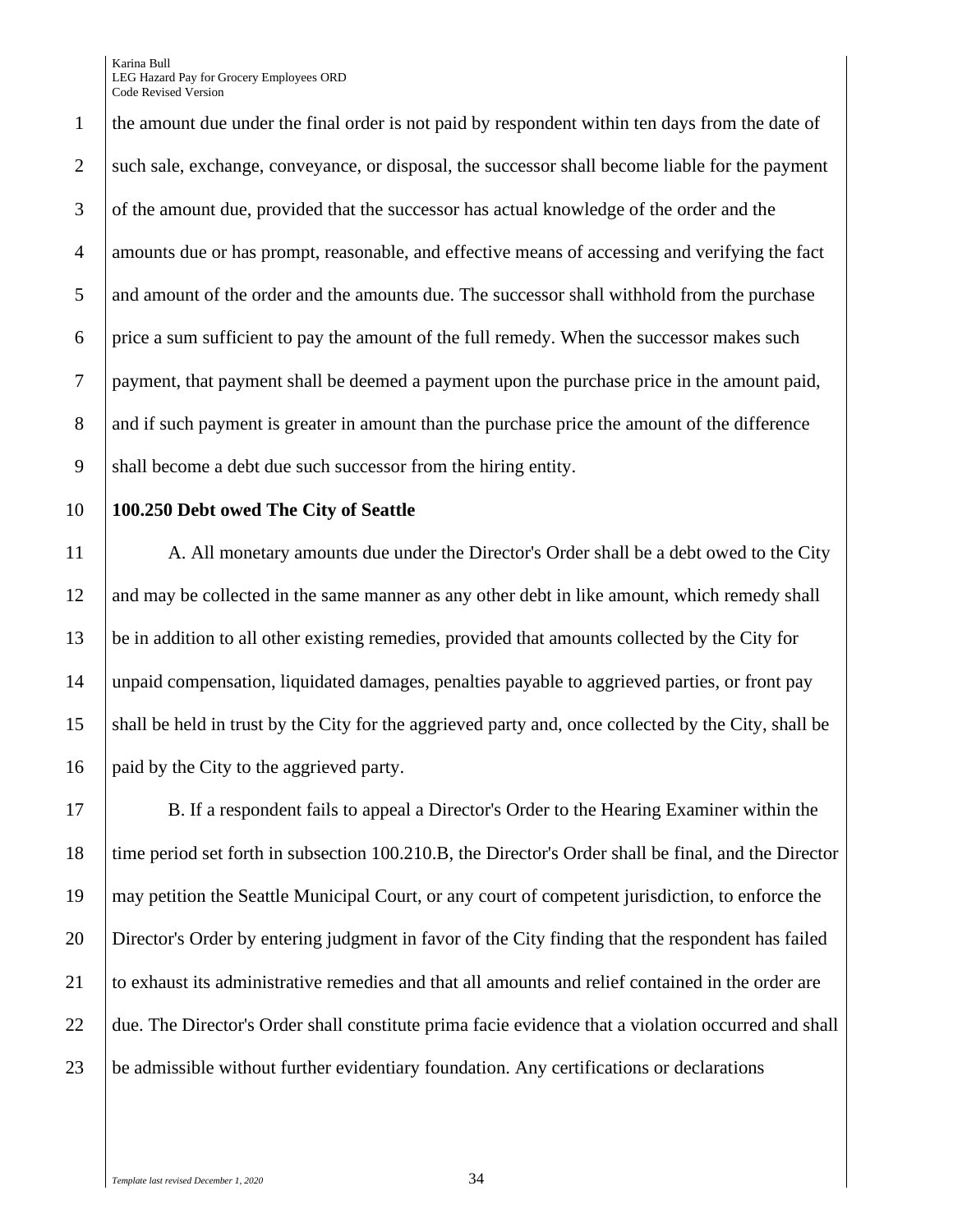authorized under RCW 9A.72.085 containing evidence that the respondent has failed to comply with the order or any parts thereof, and is therefore in default, or that the respondent has failed to appeal the Director's Order to the Hearing Examiner within the time period set forth in subsection 100.210.B, and therefore has failed to exhaust the respondent's administrative 5 remedies, shall also be admissible without further evidentiary foundation.

 C. If a respondent fails to obtain judicial review of an order of the Hearing Examiner within the time period set forth in subsection 100.230.A, the order of the Hearing Examiner shall be final, and the Director may petition the Seattle Municipal Court to enforce the Director's 9 Order by entering judgment in favor of the City for all amounts and relief due under the order of the Hearing Examiner. The order of the Hearing Examiner shall constitute conclusive evidence that the violations contained therein occurred and shall be admissible without further evidentiary foundation. Any certifications or declarations authorized under RCW 9A.72.085 containing evidence that the respondent has failed to comply with the order or any parts thereof, and is therefore in default, or that the respondent has failed to avail itself of judicial review in accordance with subsection 100.230.A, shall also be admissible without further evidentiary foundation.

 D. In considering matters brought under subsections 100.250.B and 100.250.C, the Municipal Court may include within its judgment all terms, conditions, and remedies contained in the Director's Order or the order of the Hearing Examiner, whichever is applicable, that are 20 consistent with the provisions of this ordinance.

**100.260 Private right of action** 

22 A. Any person or class of persons that suffers financial injury as a result of a violation of 23 | this ordinance, or is the subject of prohibited retaliation under Section 100.050, may bring a civil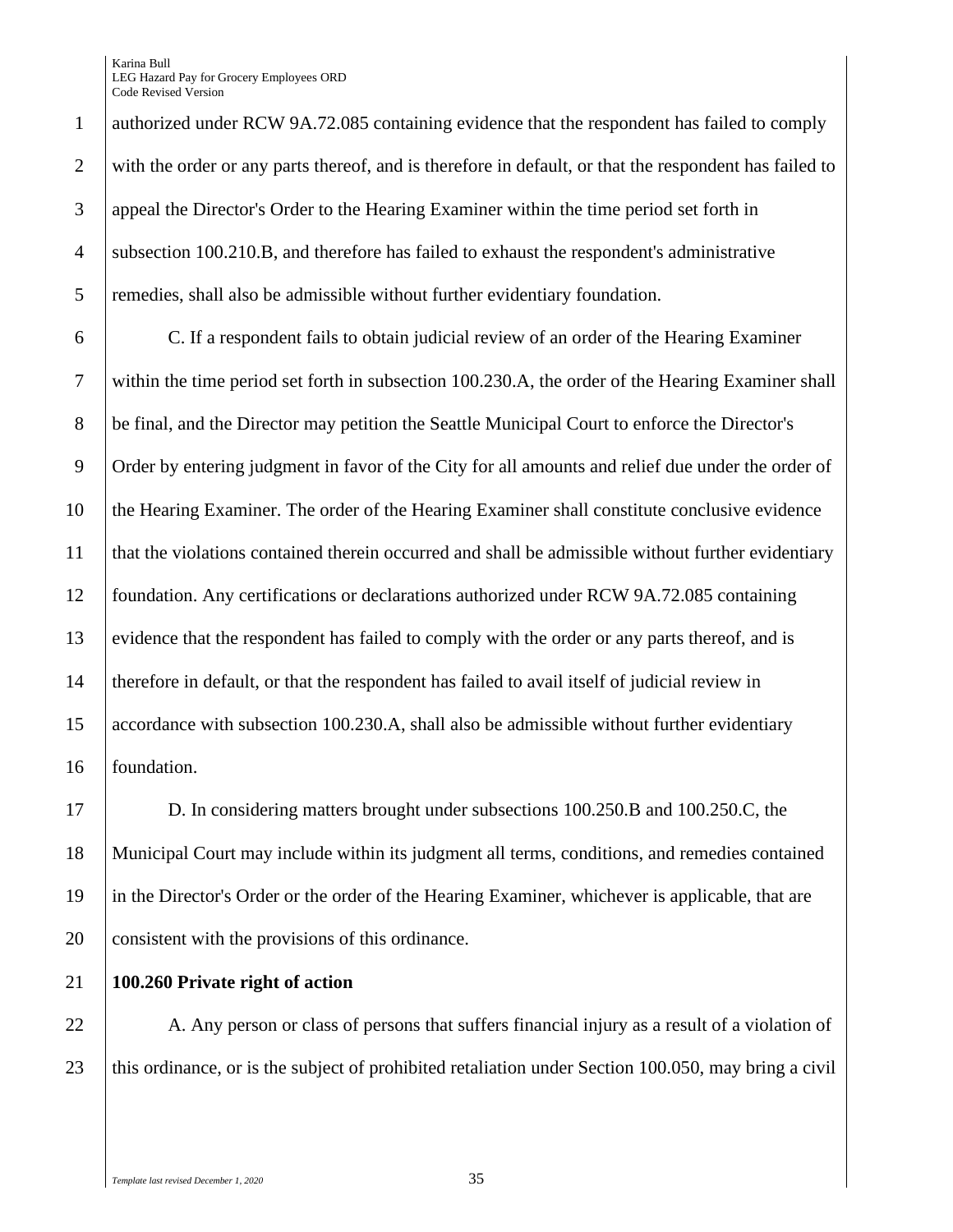| $\mathbf{1}$   | action in a court of competent jurisdiction against the employer or other person violating this        |
|----------------|--------------------------------------------------------------------------------------------------------|
| $\overline{2}$ | ordinance and, upon prevailing, may be awarded reasonable attorney fees and costs and such             |
| 3              | legal or equitable relief as may be appropriate to remedy the violation including, without             |
| $\overline{4}$ | limitation: the payment of any unpaid compensation plus interest due to the person and                 |
| 5              | liquidated damages in an additional amount of up to twice the unpaid compensation; and a               |
| 6              | penalty payable to any aggrieved party of up to \$5,565.10 if the aggrieved party was subject to       |
| $\tau$         | prohibited retaliation. Interest shall accrue from the date the unpaid compensation was first due      |
| 8              | at 12 percent per annum, or the maximum rate permitted under RCW 19.52.020.                            |
| 9              | B. For purposes of this Section 100.260, "person" includes any entity a member of which                |
| 10             | has suffered financial injury or retaliation, or any other individual or entity acting on behalf of an |
| 11             | aggrieved party that has suffered financial injury or retaliation.                                     |
| 12             | C. For purposes of determining membership within a class of persons entitled to bring an               |
| 13             | action under this Section 100.260, two or more employees are similarly situated if they:               |
| 14             | 1. Are or were hired for the same employer or employers, whether concurrently or                       |
| 15             | otherwise, at some point during the applicable statute of limitations period,                          |
| 16             | 2. Allege one or more violations that raise similar questions as to liability, and                     |
| 17             | 3. Seek similar forms of relief.                                                                       |
| 18             | D. For purposes of subsection 100.260.C, employees shall not be considered dissimilar                  |
| 19             | solely because the employees':                                                                         |
| 20             | 1. Claims seek damages that differ in amount, or                                                       |
| 21             | 2. Job titles or other means of classifying employees differ in ways that are                          |
| 22             | unrelated to their claims.                                                                             |
|                |                                                                                                        |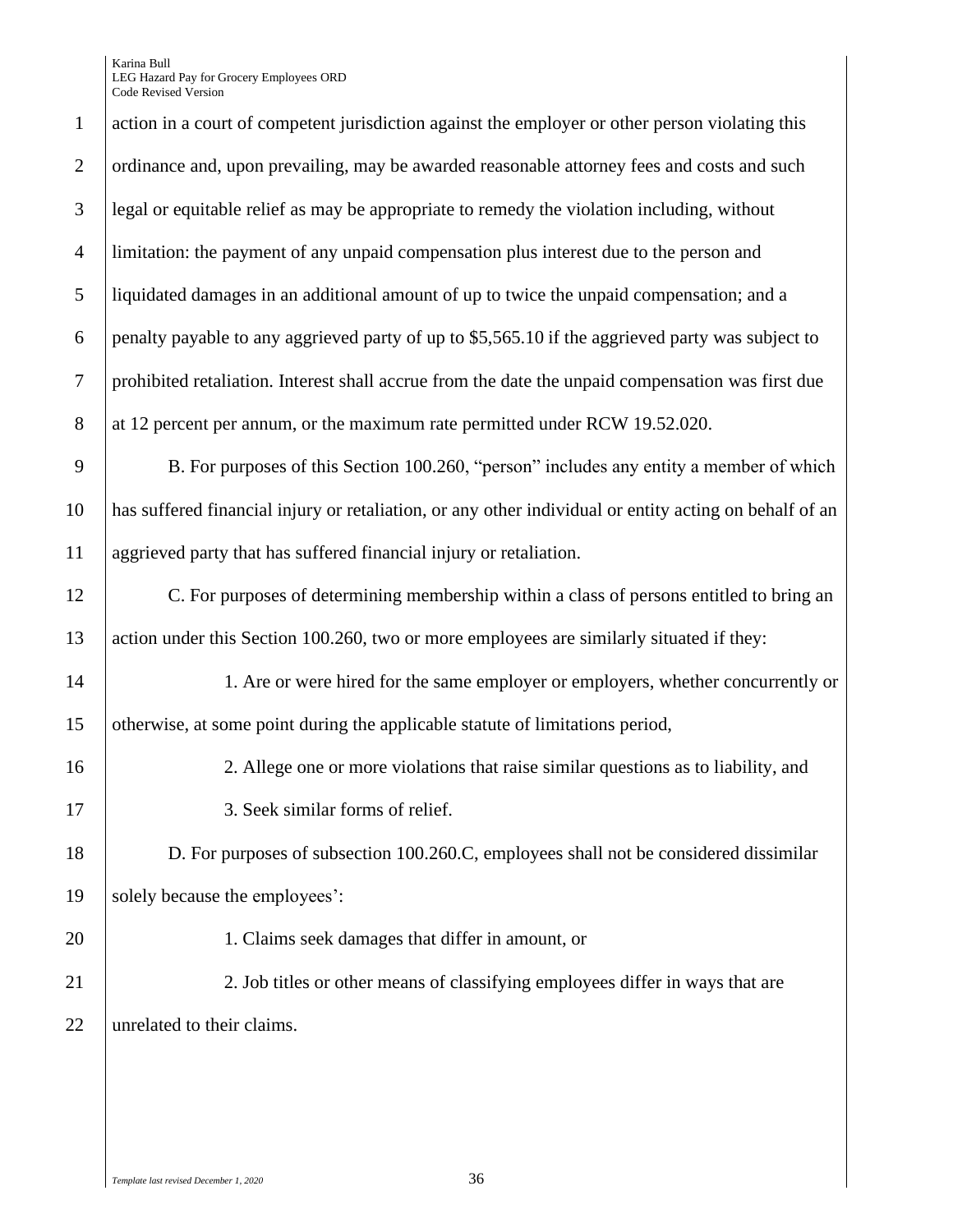E. An order issued by the court may include a requirement for an employer to submit a compliance report to the court and to the Agency.

## **100.265 Waiver**

 Any waiver by an individual of any provisions of this ordinance shall be deemed contrary to public policy and shall be void and unenforceable.

# **100.270 Encouragement of more generous policies**

 A. Nothing in this ordinance shall be construed to discourage or prohibit an employer from the adoption or retention of hazard pay policies more generous than the one required herein.

 B. Nothing in this ordinance shall be construed as diminishing the obligation of the 10 employer to comply with any contract, collective bargaining agreement, employment benefit plan, or other agreement providing more generous hazard pay policies to an employee than 12 required herein.

## **100.280 Other legal requirements**

 This ordinance provides minimum requirements for hazard pay for covered employees during the COVID-19 emergency and shall not be construed to preempt, limit, impose additive requirements, or otherwise affect the applicability of any other law, regulation, requirement, policy, or standard that provides for hazard pay, or that extends other protections to employees; 18 and nothing in this ordinance shall be interpreted or applied so as to create any power or duty in conflict with federal or state law. Nor shall this ordinance be construed to preclude any person 20 aggrieved from seeking judicial review of any final administrative decision or order made under 21 this ordinance affecting such person. Nothing in this Section 100.280 shall be construed as restricting an employee's right to pursue any other remedies at law or equity for violation of their  $\vert$  rights.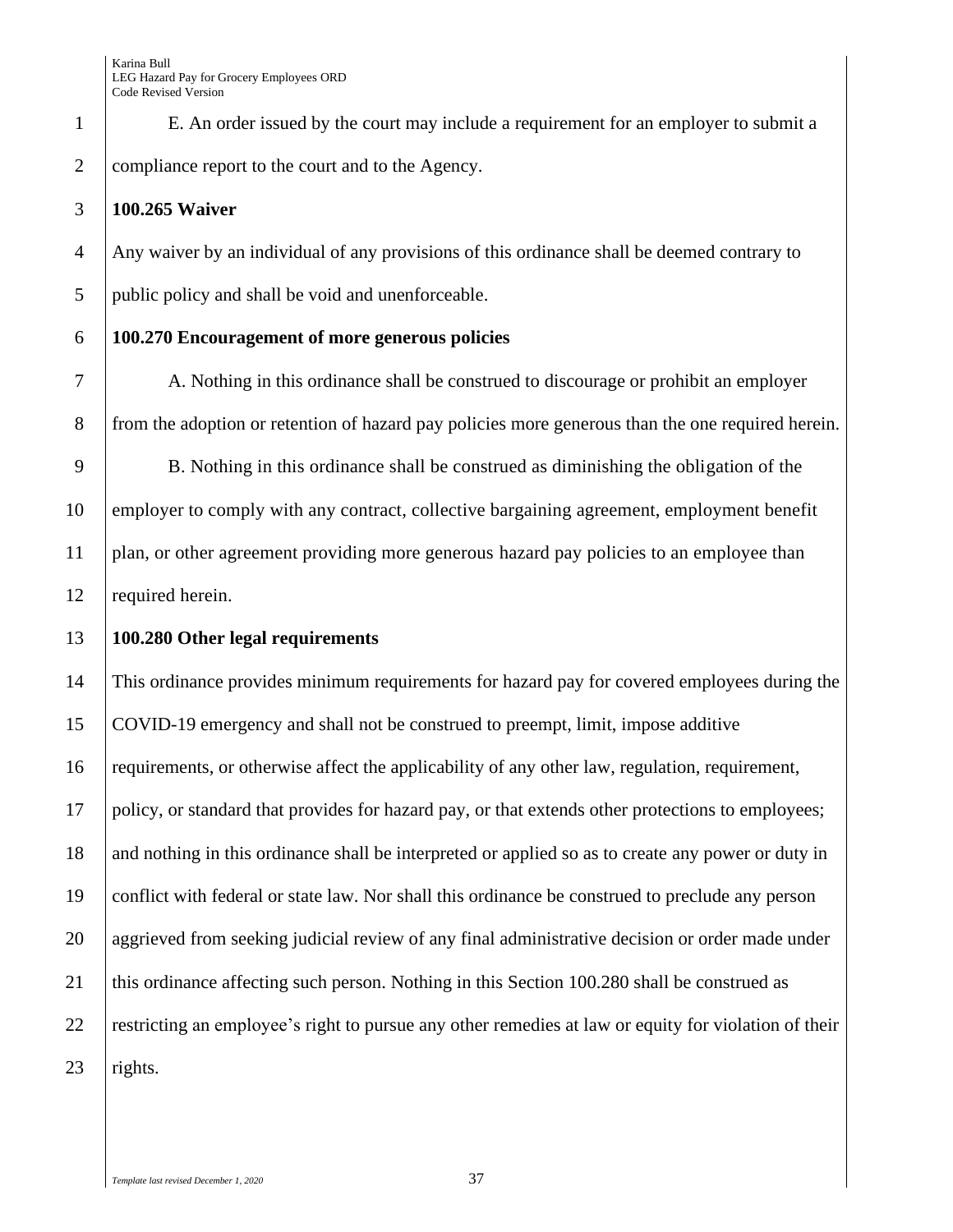## 1 **100.290 Severability**

2 The provisions of this ordinance are declared to be separate and severable. If any clause,

3 Sentence, paragraph, subdivision, section, subsection, or portion of this ordinance, or the

4 application thereof to any employer, employee, person, or circumstance, is held to be invalid, it

5 shall not affect the validity of the remainder of this ordinance, or the validity of its application to

6 other persons or circumstances.

7 | Section 3. Section 3.02.125 of the Seattle Municipal Code, last amended by Ordinance

8 126189, is amended as follows:

# 9 **3.02.125 Hearing Examiner filing fees**

10 A. The filing fee for a case before the City Hearing Examiner is \$85, with the following

11 exceptions:

| <b>Basis for Case</b>                                                                                                                          | Fee in<br>dollars                |
|------------------------------------------------------------------------------------------------------------------------------------------------|----------------------------------|
| * * *                                                                                                                                          |                                  |
| Fair Employment Practices Ordinance (Chapter) 14.04))                                                                                          | No fee                           |
| Floating Home Moorages (Chapter) 7.20)                                                                                                         | 85 per petitioner<br>255 maximum |
| Hazard Pay for Grocery Employees Ordinance (Ordinance XXXXX)                                                                                   | No fee                           |
| Land Use Code Citation (Chapter) 23.91))                                                                                                       | No fee                           |
| * * *                                                                                                                                          |                                  |
| * * *                                                                                                                                          |                                  |
| Section 4. Subsection 6.208.020.A of the Seattle Municipal Code, which section was last<br>amended by Ordinance 126108, is amended as follows: |                                  |
|                                                                                                                                                |                                  |
| 6.208.020 Denial, revocation of, or refusal to renew business license                                                                          |                                  |

16 A. In addition to any other powers and authority provided under this Title 6, the Director, 17 or the Director's designee, has the power and authority to deny, revoke, or refuse to renew any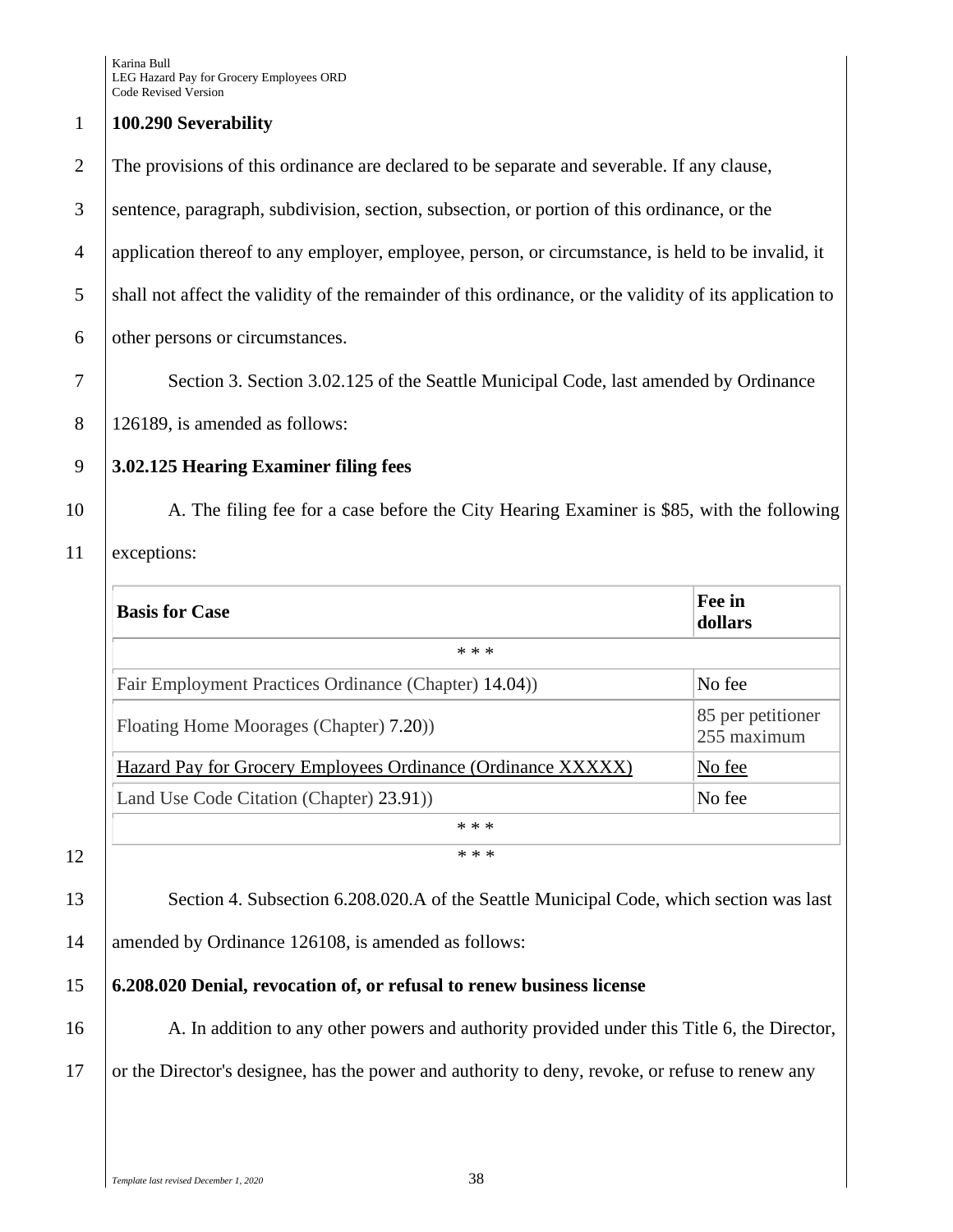| $\mathbf{1}$   | business license issued under the provisions of this Chapter 6.208. The Director, or the Director's   |
|----------------|-------------------------------------------------------------------------------------------------------|
| $\overline{2}$ | designee, shall notify such applicant or licensee in writing by mail of the denial, revocation of, or |
| 3              | refusal to renew the license and on what grounds such a decision was based. The Director may          |
| $\overline{4}$ | deny, revoke, or refuse to renew any license issued under this Chapter 6.208 on one or more of        |
| 5              | the following grounds:                                                                                |
| 6              | 1. The license was procured by fraud or false representation of fact.                                 |
| 7              | 2. The licensee has failed to comply with any provisions of this Chapter 6.208.                       |
| 8              | 3. The licensee has failed to comply with any provisions of Chapters 5.32, 5.35,                      |
| 9              | 5.38, 5.39, 5.40, 5.45, 5.46, 5.48, 5.50, or 5.52.                                                    |
| 10             | 4. The licensee is in default in any payment of any license fee or tax under Title 5                  |
| 11             | or Title 6.                                                                                           |
| 12             | 5. The property at which the business is located has been determined by a court to                    |
| 13             | be a chronic nuisance property as provided in Chapter 10.09.                                          |
| 14             | 6. The applicant or licensee has been convicted of theft under subsection                             |
| 15             | 12A.08.060.A.4 within the last ten years.                                                             |
| 16             | 7. The applicant or licensee is a person subject within the last ten years to a court                 |
| 17             | order entering final judgment for violations of chapters 49.46, 49.48, or 49.52 RCW, or 29            |
| 18             | U.S.C. 206 or 29 U.S.C. 207, and the judgment was not satisfied within 30 days of the later of        |
| 19             | either:                                                                                               |
| 20             | a. The expiration of the time for filing an appeal from the final judgment                            |
| 21             | order under the court rules in effect at the time of the final judgment order; or                     |
|                |                                                                                                       |
|                |                                                                                                       |
|                |                                                                                                       |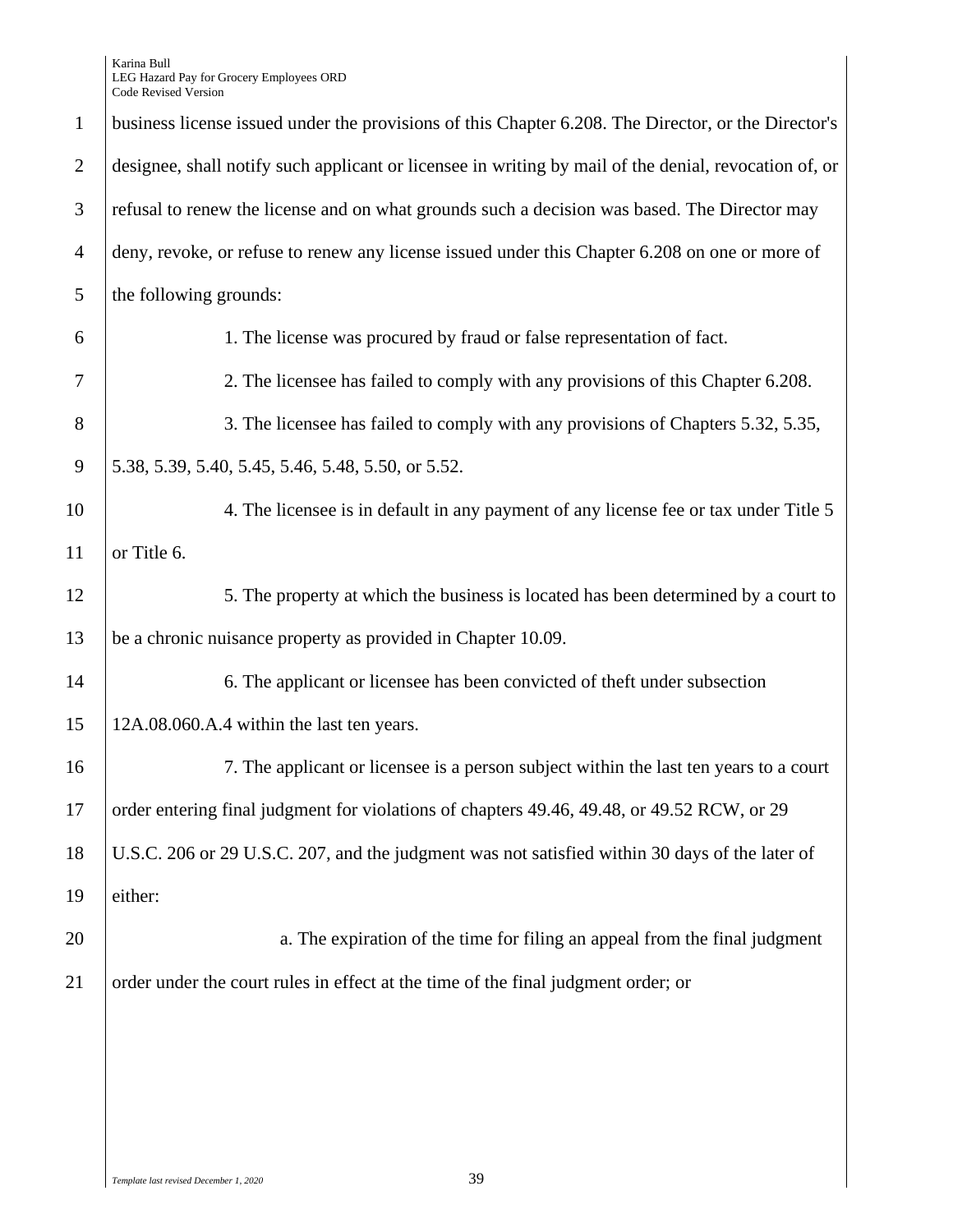| $\mathbf{1}$   | b. If a timely appeal is made, the date of the final resolution of that appeal                      |
|----------------|-----------------------------------------------------------------------------------------------------|
| $\overline{2}$ | and any subsequent appeals resulting in final judicial affirmation of the findings of violations of |
| 3              | chapters 49.46, 49.48, or 49.52 RCW, or 29 U.S.C. 206 or 29 U.S.C. 207.                             |
| $\overline{4}$ | 8. The applicant or licensee is a person subject within the last ten years to a final               |
| 5              | and binding citation and notice of assessment from the Washington Department of Labor and           |
| 6              | Industries for violations of chapters 49.46, 49.48, or 49.52 RCW, and the citation amount and       |
| $\tau$         | penalties assessed therewith were not satisfied within 30 days of the date the citation became      |
| 8              | final and binding.                                                                                  |
| 9              | 9. Pursuant to subsections 14.16.100.A.4, 14.17.075.A, 14.19.100.A.4,                               |
| 10             | 14.20.080.A.4, 14.22.115.A.4, 14.23.115.A.4, 14.26.210.A.4, 14.27.210.A.4, 14.28.210.A.4,           |
| 11             | 14.30.180.A.4, and 14.33.210.A.4, subsection 100.240.A.4 of Ordinance 126091, ((and))               |
| 12             | subsection 100.240.A.4 of Ordinance 126094, and subsection 100.240.A.4 of Ordinance                 |
| 13             | XXXXXX, the applicant or licensee has failed to comply, within 30 days of service of any            |
| 14             | settlement agreement, with any final order issued by the Director of the Office of Labor            |
| 15             | Standards, or any final order issued by the Hearing Examiner under Chapters 14.16, 14.17,           |
| 16             | 14.19, 14.20, 14.22, 14.23, 14.26, 14.27, 14.28, 14.29, 14.30, and 14.33, Ordinance 126091 ((-,     |
| 17             | $((and))$ Ordinance 126094, and Ordinance XXXXXX for which all appeal rights have been              |
| 18             | exhausted, and the Director of the Office of Labor Standards has requested that the Director        |
| 19             | deny, refuse to renew, or revoke any business license held or requested by the applicant or         |
| 20             | licensee. The denial, refusal to renew, or revocation shall remain in effect until such time as the |
| 21             | violation(s) under Chapters 14.16, 14.17, 14.19, 14.20, 14.22, 14.23, 14.26, 14.27, 14.28, 14.29,   |
| 22             | 14.30, and 14.33, Ordinance 126091, ((and)) Ordinance 126094, and Ordinance XXXXXX are              |
| 23             | remedied.                                                                                           |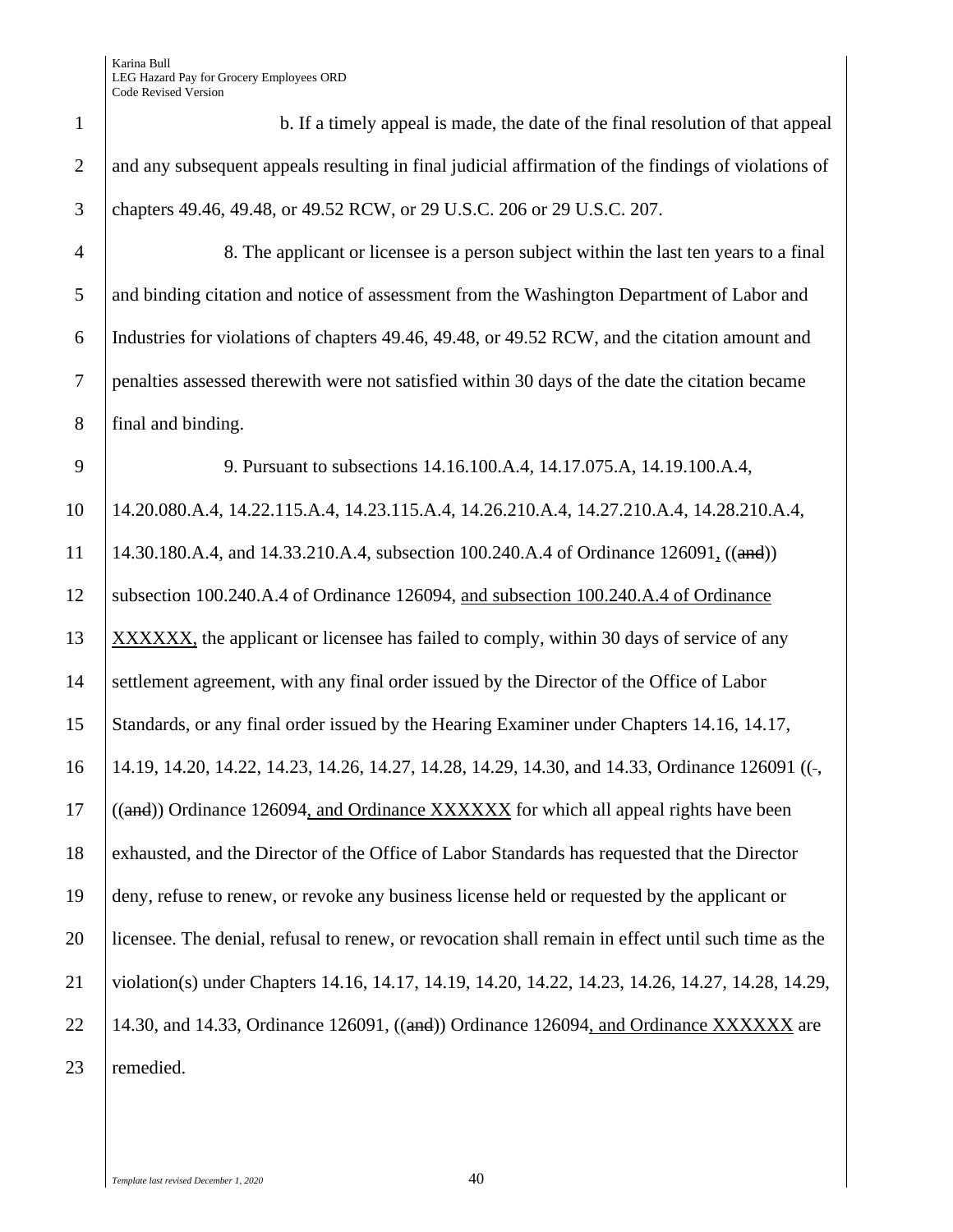| 1              | 10. The business is one that requires an additional license under this Title 6 and                |
|----------------|---------------------------------------------------------------------------------------------------|
| 2              | the business does not hold that license.                                                          |
| 3              | 11. The business has been determined under a separate enforcement process to be                   |
| $\overline{4}$ | operating in violation of law.                                                                    |
| 5              | * * *                                                                                             |
| 6              | Section 5. This ordinance shall be automatically repealed without subsequent Council              |
| $\overline{7}$ | action three years after the termination of the civil emergency proclaimed by the Mayor on        |
| 8              | March 3, 2020.                                                                                    |
| 9              | Section 6. Based on the findings of fact set forth in Section 1 of this ordinance, the            |
| 10             | Council finds and declares that this ordinance is a public emergency ordinance, which shall take  |
| 11             | effect immediately and is necessary for the protection of the public health, safety, and welfare. |
|                |                                                                                                   |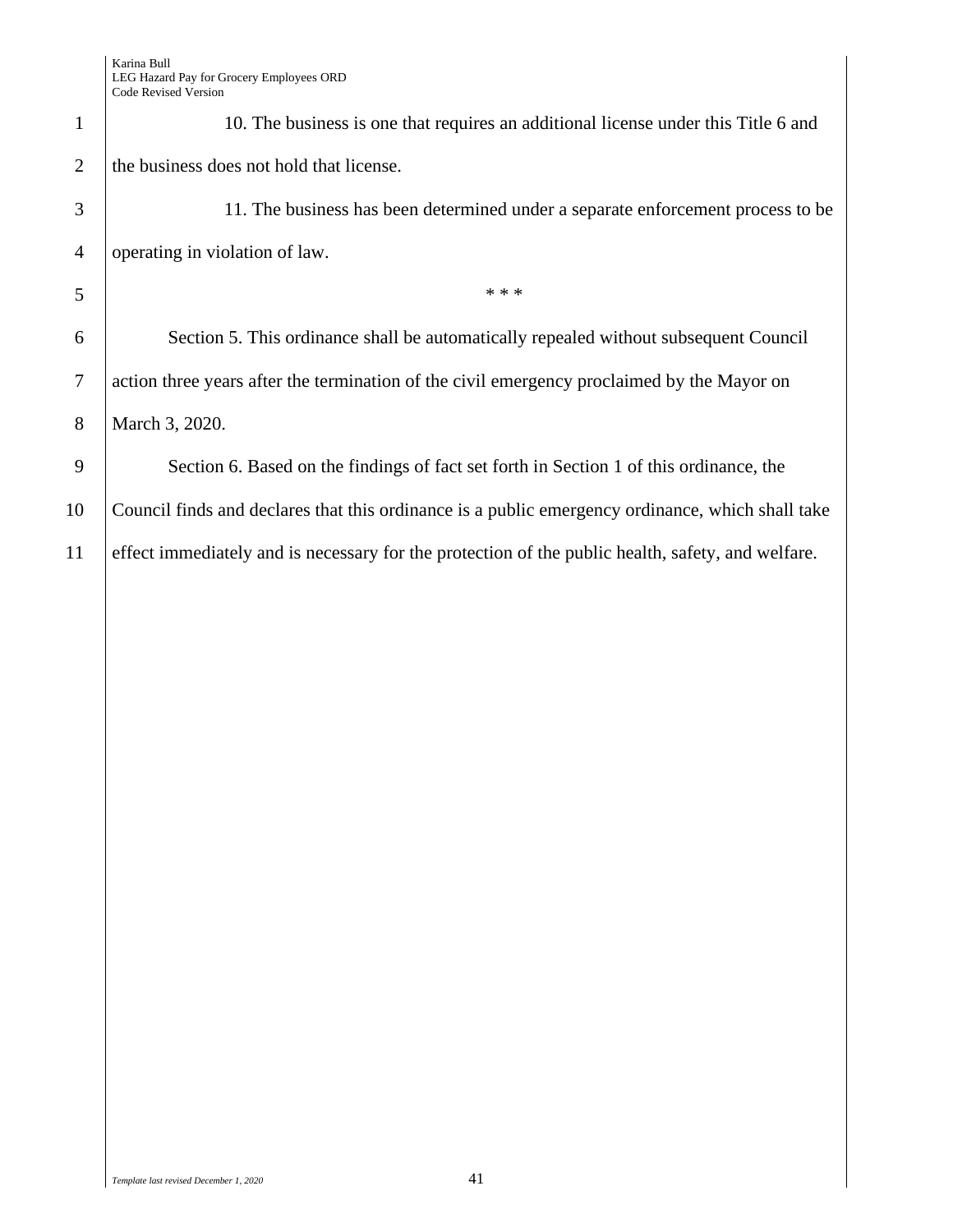| $\mathbf{1}$   | Section 7. By reason of the findings set forth in Section 1, and the emergency that is             |
|----------------|----------------------------------------------------------------------------------------------------|
| $\overline{2}$ | hereby declared to exist, this ordinance shall become effective immediately upon its passage by a  |
| 3              | 3/4 vote of the Council and its approval by the Mayor, as provided by Article 4, subsection 1.1 of |
| $\overline{4}$ | the Charter of the City.                                                                           |
| 5              | Passed by a 3/4 vote of all the members of the City Council the ________ day of                    |
| 6              | 2020, and signed by me in open session in authentication of its                                    |
| 7              |                                                                                                    |
|                |                                                                                                    |
| 8              |                                                                                                    |
| 9              |                                                                                                    |
|                |                                                                                                    |
| 10             | Approved / returned unsigned / vetoed this _______ day of ________________, 2021.                  |
|                |                                                                                                    |
| 11             |                                                                                                    |
| 12             | Jenny A. Durkan, Mayor                                                                             |
|                |                                                                                                    |
| 13             | Filed by me this<br>day of<br>2021.                                                                |
| 14             |                                                                                                    |
| 15             | Monica Martinez Simmons, City Clerk                                                                |
|                |                                                                                                    |
| 16             | (Seal)                                                                                             |
| 17             |                                                                                                    |
|                |                                                                                                    |
|                |                                                                                                    |
|                |                                                                                                    |